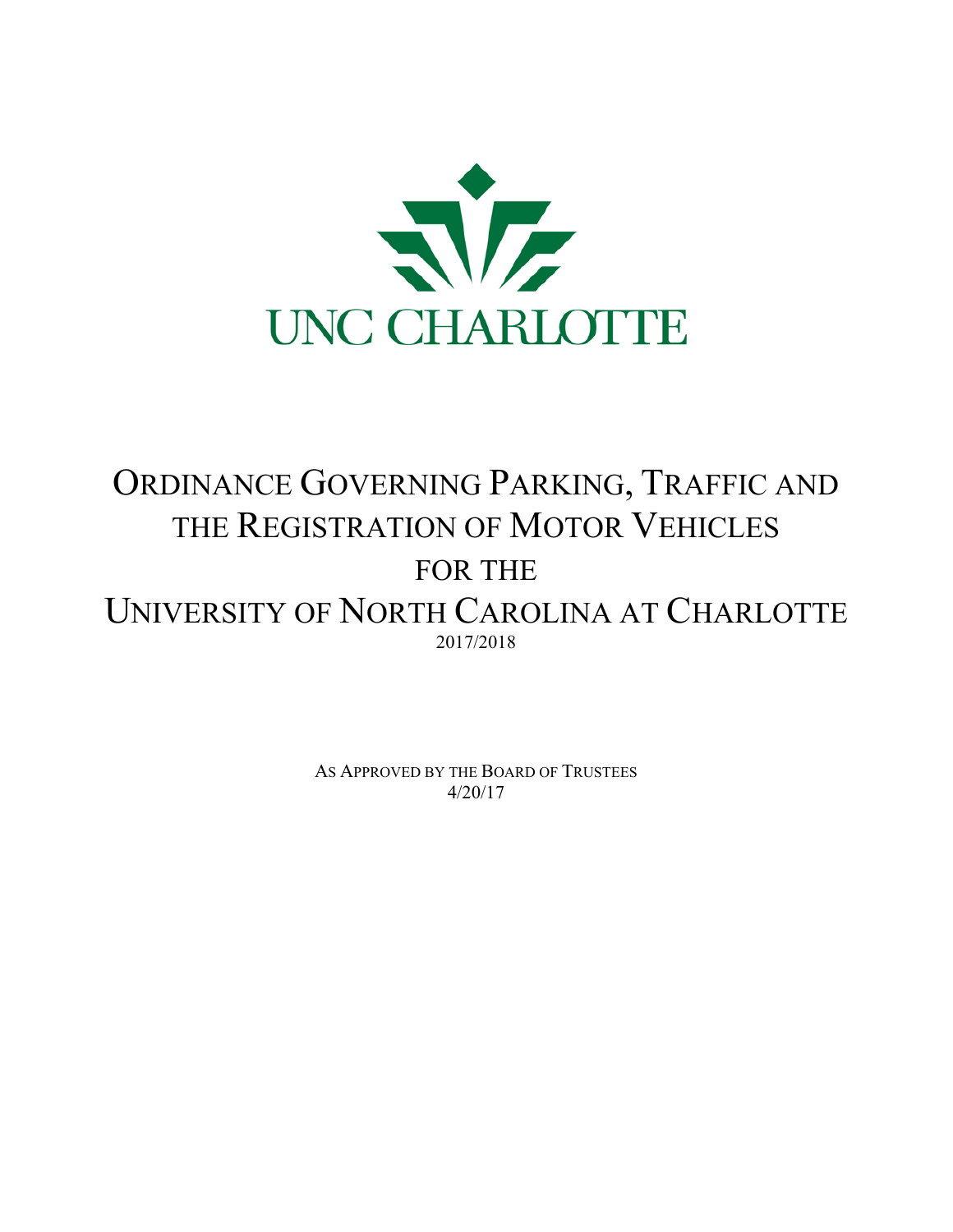# **Table of Contents**

#### **Article I - GENERAL PROVISIONS**

# **Article II – VIRTUAL AND PHYSICAL PARKING PERMITS**

| Section 2-1: Registration and Issuance of Virtual and Physical Parking Permits             |  |
|--------------------------------------------------------------------------------------------|--|
|                                                                                            |  |
|                                                                                            |  |
|                                                                                            |  |
|                                                                                            |  |
|                                                                                            |  |
|                                                                                            |  |
|                                                                                            |  |
|                                                                                            |  |
|                                                                                            |  |
| Section 2-11: Fraudulent, Counterfeit, Altered or Unauthorized Display of Physical Parking |  |

## **Article III - PARKING CONTROL**

| Section 3-7: Grilling/Cooking and Open Flame Devices in Parking Decks or Structures23 |  |
|---------------------------------------------------------------------------------------|--|
| Section 3-8: Camping and Other Activity Prohibited in Parking Decks or Lots24         |  |
|                                                                                       |  |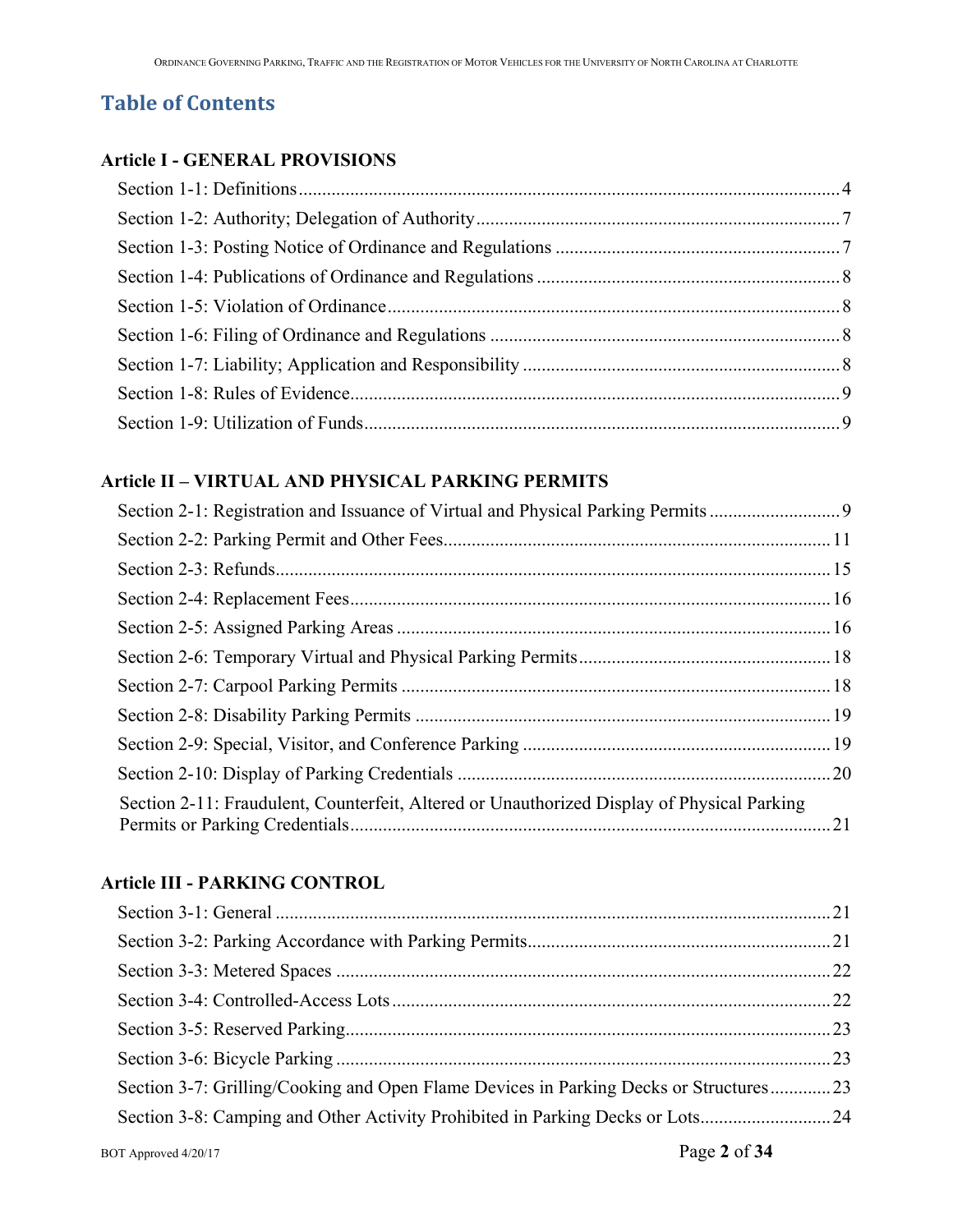# **Article IV - TRAFFIC CONTROL**

## **Article V – CITATIONS, PENALTIES AND COLLECTIONS**

# **Article VI - APPEALS**

|--|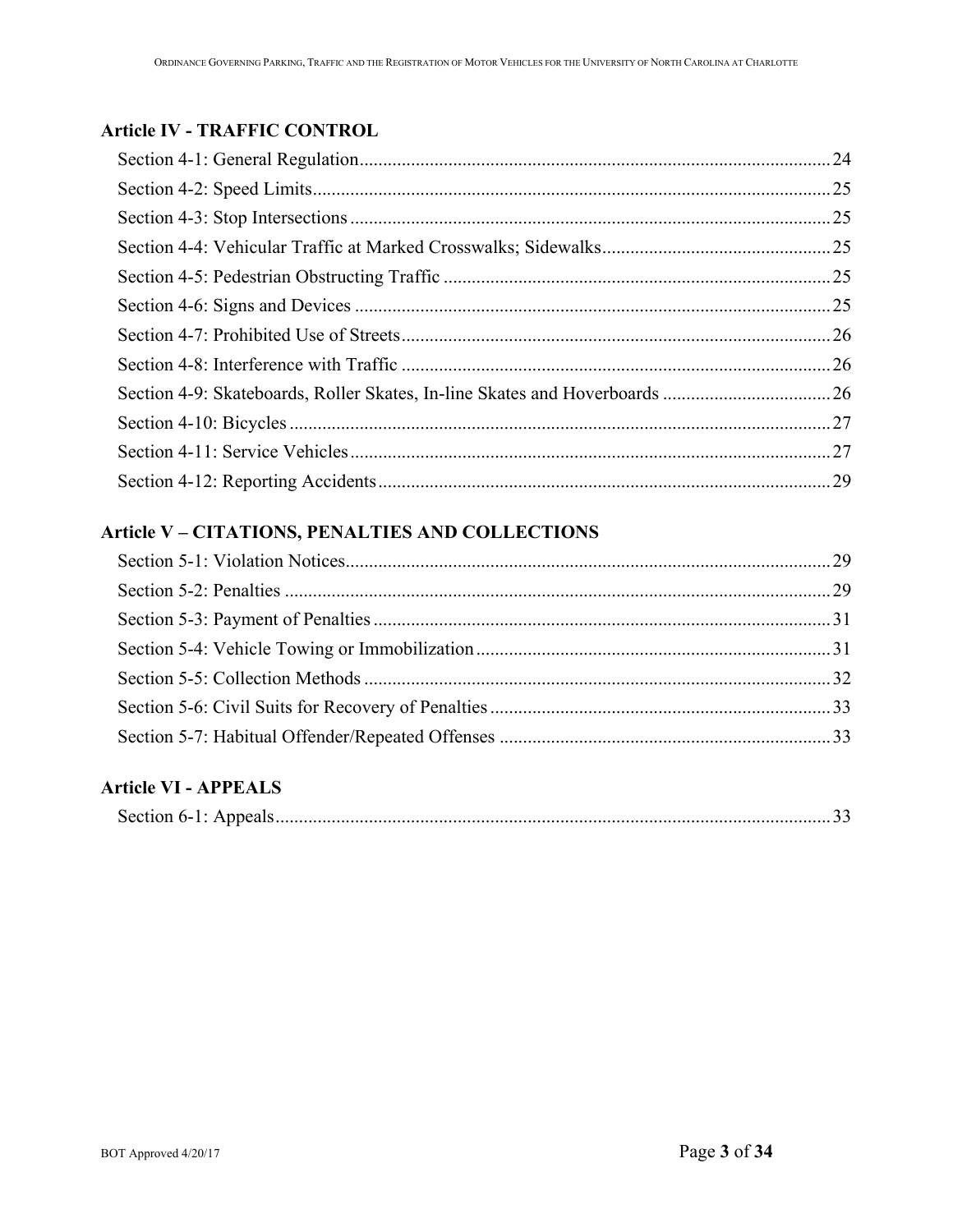BE IT RESOLVED THAT, pursuant to authority vested in it by North Carolina General Statutes 116-44.4 and 116-44.5, Sessions Law 1973 Chapter 495C, the Board of Trustees of The University of North Carolina at Charlotte hereby repeals all provisions of all previous Regulations Governing Traffic, Parking, and Registration of Motor Vehicles for The University of North Carolina at Charlotte and adopts and records in its proceedings the following Ordinances Governing Parking, Traffic, and the Registration of Motor Vehicles for The University of North Carolina at Charlotte in lieu thereof. These Ordinances are intended only to supplement the statewide motor vehicle laws, all provisions of which, under the terms of General Statutes 116-44.4 and 116-44.5, apply to the Campus of The University of North Carolina at Charlotte. From the date of filing a copy of these Ordinances in the office of the Secretary of State these Ordinances shall apply to, and be in effect on all parts of the Campus of The University of North Carolina at Charlotte.

## ORDINANCE GOVERNING PARKING, TRAFFIC AND THE REGISTRATION OF MOTOR VEHICLES FOR THE UNIVERSITY OF NORTH CAROLINA AT CHARLOTTE 2017/2018

## **ARTICLE I GENERAL PROVISIONS**

## **SECTION 1-1: Definitions**

Words and phrases defined in this section have the meaning indicated below when used in these Ordinances, unless the context clearly requires another meaning:

- 1. Academic Year. August 15 of one year through August 14 of the following year, as defined in the University Academic Calendar.
- 2. Account. A system grouping of related information including individual contact information, vehicle information, parking privileges, etc.
- 3. Administrative Officer. That person designated by the Chancellor who shall be responsible for implementing and enforcing these Ordinances, except where another person is specified in these Ordinances.
- 4. Board of Trustees. Unless otherwise provided, the Board of Trustees of The University of North Carolina at Charlotte.
- 5. Campus. All property located in and around Charlotte, North Carolina, which is owned by the State of North Carolina and which is under the supervision of the Board of Trustees of The University of North Carolina at Charlotte.
- 6. Chancellor. The Chancellor of the University of North Carolina at Charlotte.
- 7. Citation. Ticket issued (physically or electronically) for a parking or traffic violation of these Ordinances or regulations issued pursuant hereto.
- 8. Classification. A group of individuals who are linked together by similar criteria (i.e. "Faculty", "Staff", "Student", "Visitor")
- 9. Contractor. A company or individual under contract with the University to provide goods or services to the University.
- 10. Crosswalk. That portion of a roadway ordinarily included within the prolongation or connection of the lateral lines of sidewalks at intersections or any portion of a roadway distinctively indicated for pedestrian crossing by lines or other markings on the surface.
- 11. Electric Vehicle Charging Station (EVCS). A device used to electrically charge an electric vehicle while parked in a designated EVCS space.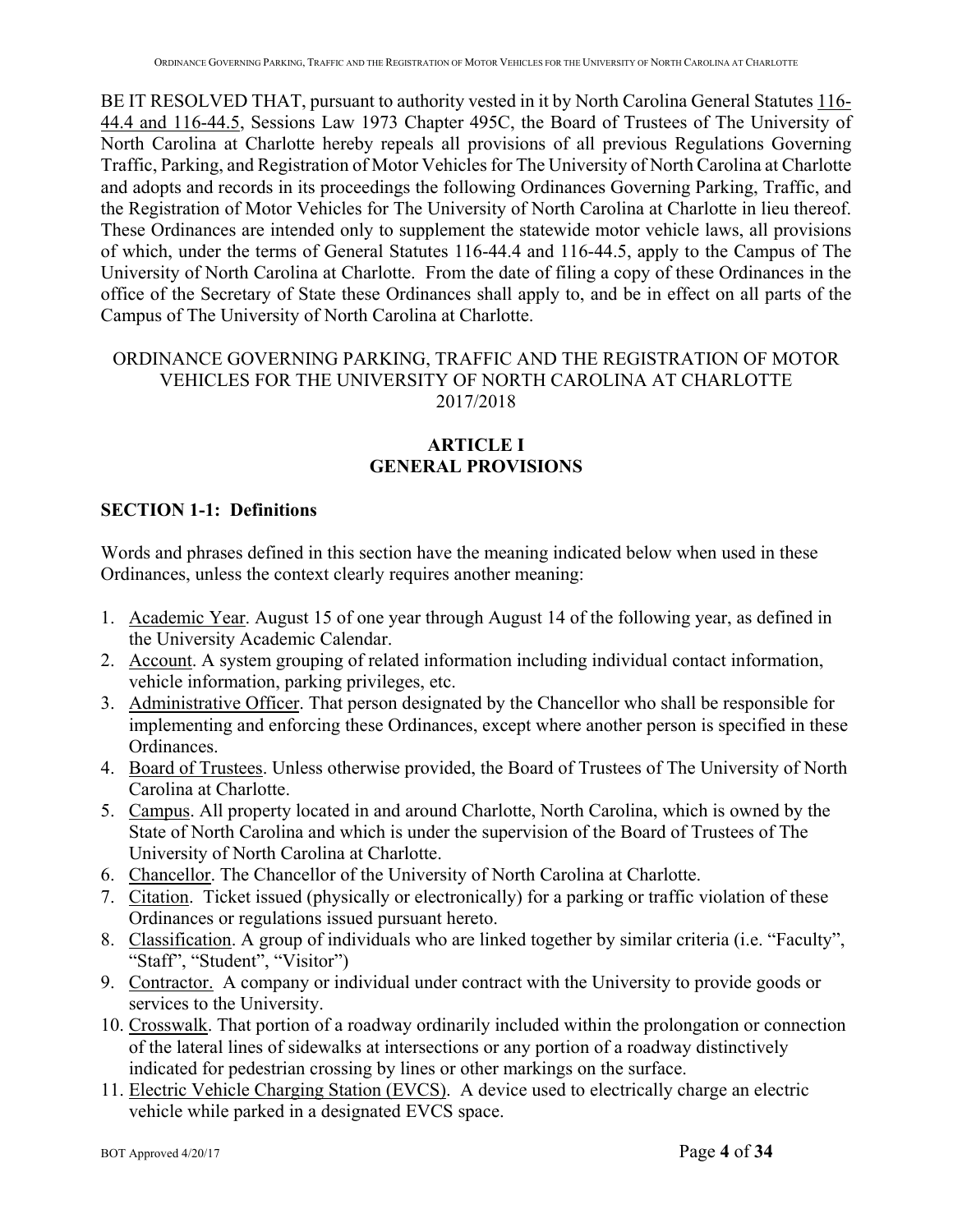- 12. False Registration. Possession or display of a UNC Charlotte Parking Permit that has been duplicated, altered, forged or reported lost or stolen.
- 13. Habitual Offender. Any individual who receives four (4) or more of either or a combination of the following, in a single Academic Year:
	- a. Parking citations, regardless of whether they are paid by the individual; and/or
	- b. Parking vouchers that the individual fails to pay.
- 14. Hoverboards. Motorized personal transport vehicles powered by lithium batteries, typically used for recreational purposes and marketed under a variety of different names, including balance boards, gravity boards, or self-balancing devices.
- 15. Intersections. The area embraced within the prolongation of the lateral curb lines or, if none, then the lateral boundary lines of two or more highways, streets or roadways, which join one another at any angle whether or not one such highway, street, or roadway crosses the other.
- 16. Liability. Legal responsibility by vehicle ownership, registration, payment, or appeal of citation.
- 17. Large Scale Event. The definition of "Large Scale Event" set forth in University Policy 601.6, Scheduling University Events, shall also apply to these Ordinances.
- 18. Operator. Every individual who shall operate a vehicle as the owner thereof; or as the agent, employee, or permittee of the owner; or one who is in actual physical control of a vehicle.
- 19. Park, Parking. The standing of a vehicle, whether occupied or not. "Park" or "parking" does not designate a vehicle standing temporarily for the purpose of, and while actually engaged in: (1) receiving or discharging passengers; (2) actively loading or unloading merchandise; (3) obeying traffic regulations, signs or signals; or (4) stopping involuntarily due to causes beyond the control of the operator of the vehicle.
- 20. Parking Area. Any place or area set aside, marked, or intended for parking vehicles, either permanently or temporarily.
- 21. Parking Credential. The physical form of identification linking a person and/or vehicle to a specific Virtual Parking Permit / parking account with a set of specific parking privileges. Examples of a parking credential include but are not limited to: a vehicle license plate or university ID card.
- 22. Parking Meter. Any electronic or mechanically timed device placed or erected for the regulation of parking by authority of the University. When in operation, a meter shall at all times indicate the balance of legal parking time.
- 23. Parking Permit Physical. A hangtag or paper document issued by UNC Charlotte Parking and Transportation Services bearing printed messages, including an expiration date, giving permission to park in designated parking areas.
- 24. Parking Permit Virtual. An electronic assignment or approval issued by UNC Charlotte Parking and Transportation Services, giving permission to park in designated parking areas.
- 25. Parking Space. Areas designated for vehicle parking by durably marked white lines on the surface of the street, lot or curb. Each set of parallel white lines will designate a parking space in which one vehicle may park.
- 26. Parking Payment Voucher. A request for payment of services rendered, issued for but not limited to, daily parking fees incurred in a visitor parking area, auto pay station or meter.
- 27. Public Vehicular Area. Any drive, driveway, road, roadway, street, or alley upon the grounds and premises of the University.
- 28. Registered Vehicle. Any vehicle registered with UNC Charlotte Office of Parking and Transportation Services by means of the purchase or issuance of a Parking Permit.
- 29. Reserved. Any space that has been signed as "RESERVED" for an individual, for a campus entity, for a campus event, or for a service.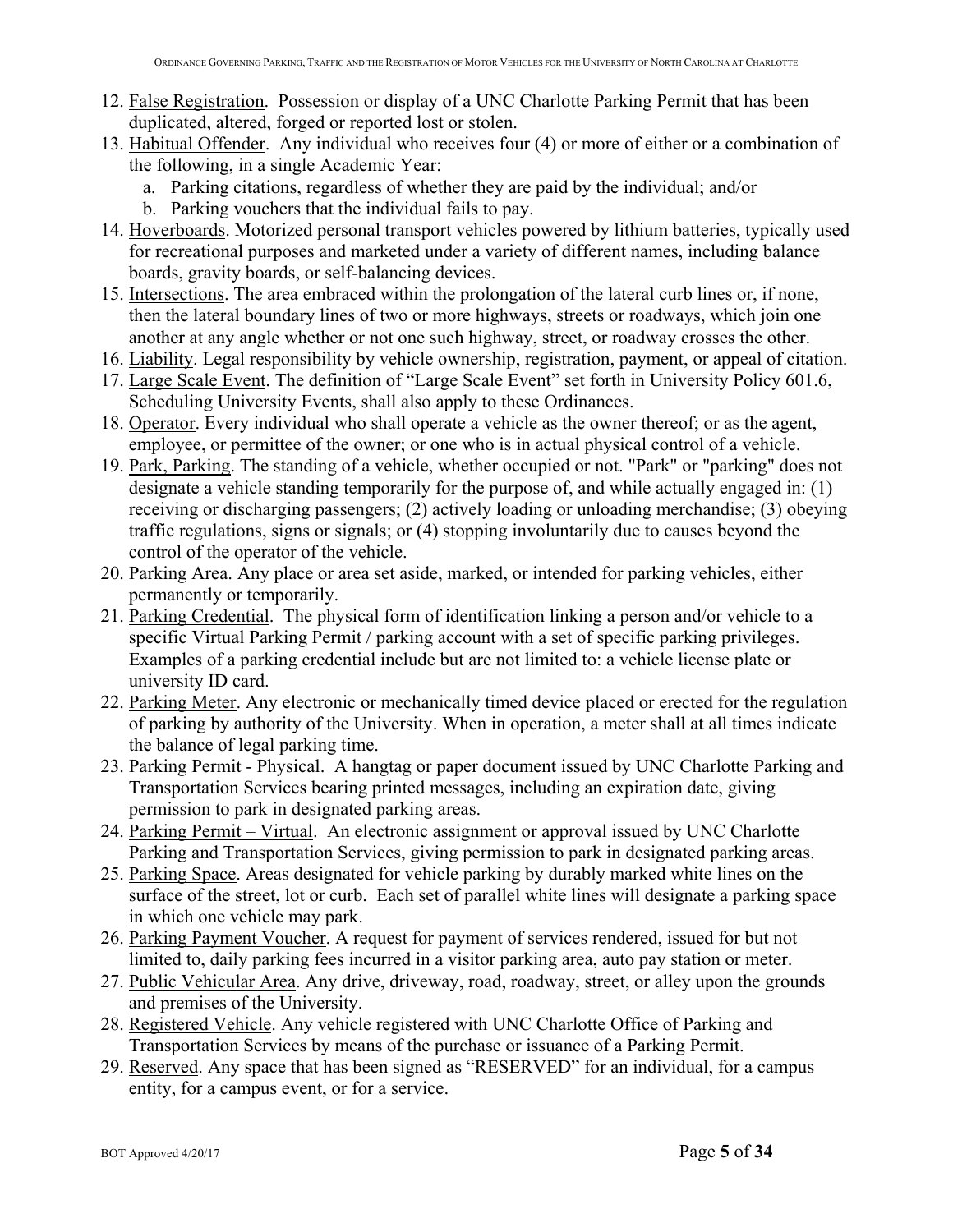- 30. Restricted. Any space, lot or deck that has been designated for a specific use and so signed by Parking and Transportation Services, including but not limited to, Premium Parking, Athletic or other Event, Departmental use, Construction use or other specific use.
- 31. Service Vehicles (*see University Policy 604.3, Service Vehicles on Campus*). Service Vehicles are any means of transportation owned by the University, other State agency, or contractor that are used on Campus in the conduct of University business, including, but not limited to, the following:
	- a. Utility/golf carts;
	- b. Other "unlicensed off-the-road vehicles";
	- c. Three  $(3)$ , four  $(4)$ , and six  $(6)$  wheel vehicles;
	- d. Electric or gas powered, and alternative fuel vehicles used for transportation of people, equipment, products, etc.;
	- e. Segways; and
	- f. Vehicles of contractors or vendors working on Campus.

*Admissions Tour Trams operated by the Office of Undergraduate Admissions and SafeRide ADA Trams operated by Parking and Transportation Services are not considered Service Vehicles for the purposes of these Ordinances.* 

- 32. Sidewalk. All property along or by any street, highway, or roadway which is intended for pedestrian use and which lies between the curb line or lateral line; or any street, highway, or roadway and the line at which the use of property for purposes other than pedestrian traffic ends.
- 33. Staff Member. All full-time, part-time, temporary (including adjunct faculty), and permanent employees of The University of North Carolina at Charlotte and all employees of other entities providing contracted services.
- 34. Standing or Stopping. The complete cessation of movement for any reason, impeding regular traffic flow or access, including but not limited to loading/unloading and/or pedestrian drop off or pickup.
- 35. Stop. The complete cessation of movement.
- 36. Street, Highway or Roadway. The entire width of every way or place of whatever nature designed or marked by proper authorities for vehicular travel.
- 37. Student. Any person who has been properly admitted as a student to UNC Charlotte.
	- a. Commuter. A registered student who has not contracted to live on Campus.
	- b. Resident. A registered student who is contracted to live on Campus and is assigned to reside in Campus housing.
	- c. Greek. A registered student who is contracted to live on Campus and is assigned to reside in Greek Village.
	- d. Any UNC Charlotte Temporary or Part-Time employee registered for seven (7) or more credit hours per semester will be classified as a student for issuance of a Virtual or Physical Perking Permit.
- 38. Traffic Offense. Any moving violation under these Ordinances. Traffic Offenses are enforced by Police and Public Safety.
- 39. University. Unless otherwise provided, The University of North Carolina at Charlotte.
- 40. University Police. The Campus law enforcement agency authorized by N.C. General Statutes § 116-40.5.
- 41. University Property. Property that is owned or leased in whole or in part by the State of North Carolina and which is subject to the general management and control of the Board of Trustees of The University of North Carolina at Charlotte.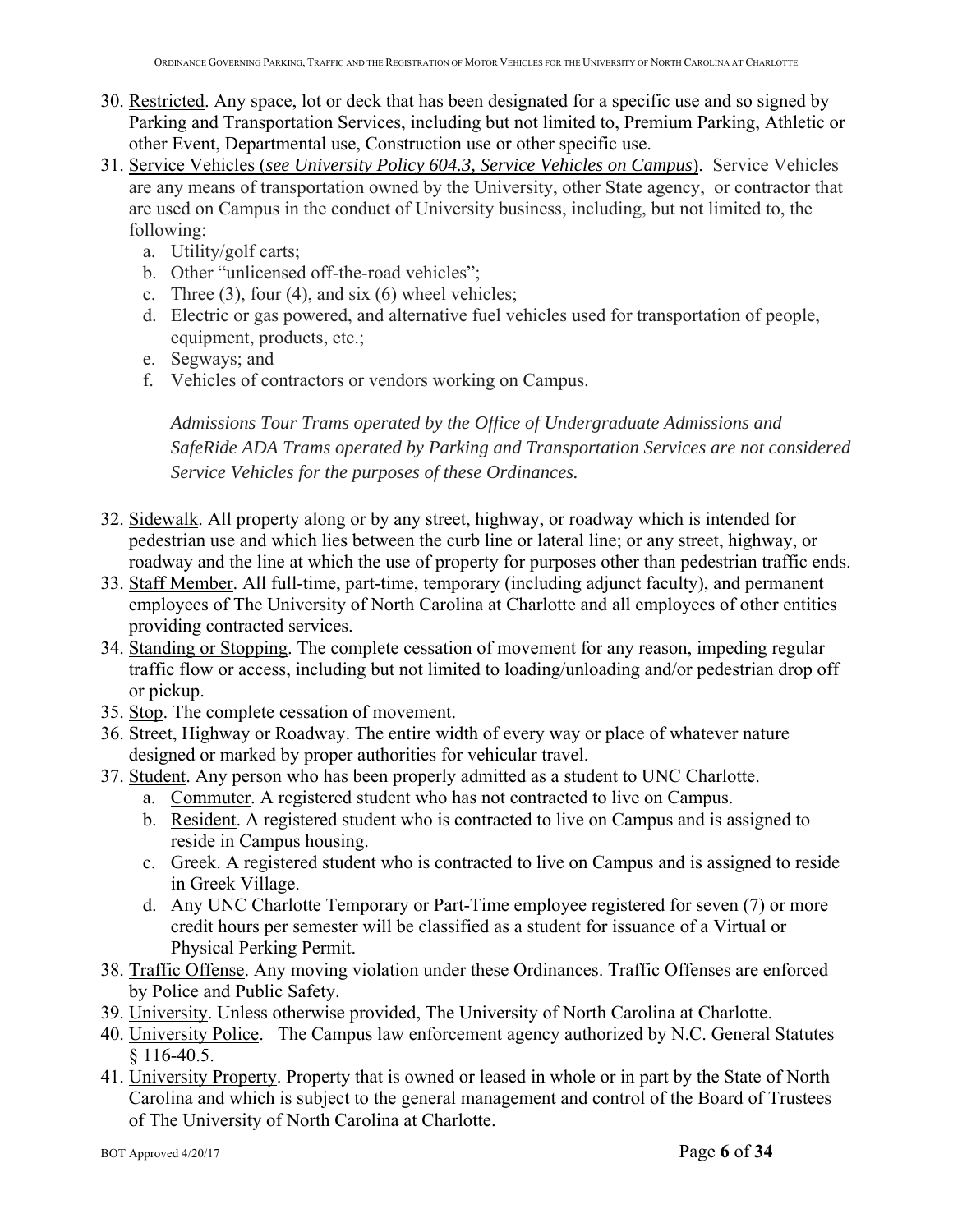- 42. Unregistered Vehicle. Any vehicle not registered to UNC Charlotte Office of Parking and Transportation Services through purchase of a parking permit.
- 43. Vehicle. The word "vehicle," as used in these Ordinances, shall mean any device in, upon, or by which any person or property is or may be transported upon a highway, except a device which is operated upon rails or tracks. The term "vehicle" includes automobiles, trucks, motorcycles, motor scooters, motorbikes, mopeds (as defined in N.C. General Statutes § 105-164.3) and any other motor powered vehicle operating on land. For purpose of this definition, bicycles shall be deemed vehicles and every rider of a bicycle upon a highway shall be subject to the provisions of these Ordinances applicable to the driver of a vehicle except those, which by their nature can have no application.
- 44. Vehicle Tailgating. The act of improperly entering or exiting a controlled area by following too closely to the vehicle in front, forcing the barrier gate to not fully close between vehicles or not permitting the rear license plate of the front vehicle to be read.
- 45. Vendor. Any person on the Campus of The University of North Carolina at Charlotte who is neither a student nor a staff member, but in providing goods or services for the Campus qualifies for the purchase of a vendor Parking Permit. Vendors do not receive commission from sales or services rendered.
- 46. Violation; Violate. An act prohibited by or inconsistent with these Ordinances or other law or failure to act in accordance with these Ordinances or other law.
- 47. Visitor. Any person on the Campus of The University of North Carolina at Charlotte who is neither a student nor a faculty or staff member and is not otherwise defined in these Ordinances.
- 48. Walk or Walkway. A path or route designed for or marked by proper authorities for exclusive use of pedestrians.

## **SECTION 1-2: Authority; Delegation of Authority**

- 1. The Chancellor is authorized to adopt and promulgate such rules and regulations and to establish such administrative procedures as he/she may deem necessary or advisable for the administration, interpretation, and enforcement of these Ordinances.
- 2. The Chancellor shall exercise his discretion and authority in such a manner as to ensure the proper conduct of the necessary business of the University, as well as the effective utilization and control of the available parking areas and facilities on the Campus of the University for the benefit and maximum convenience of faculty and staff members, students and visitors.
- 3. The Chancellor shall delegate to the Vice Chancellor for Business Affairs, hereinafter referred to as Administrative Officer, or his/her appointed delegate, the responsibility for oversight of the implementation, administration and enforcement of the provisions of these Ordinances.
- 4. The Department of Police and Public Safety and the Office of Parking and Transportation Services, under the supervision of the Administrative Officer or his/her appointed delegate and to the extent permitted by law, are authorized to enforce these Ordinances and all applicable state, county and municipal laws and ordinances, to assist in the prosecution of persons charged with violations of state, county and municipal laws and ordinances, and to investigate accidents occurring on Campus.

#### **SECTION 1-3: Posting Notice of Ordinance and Regulations**

1. The Administrative Officer or his/her appointed delegate shall cause to be posted a public notice of these Ordinances and any regulations issued pursuant hereto. Once posted, these restrictions are in effect at all times unless otherwise stated.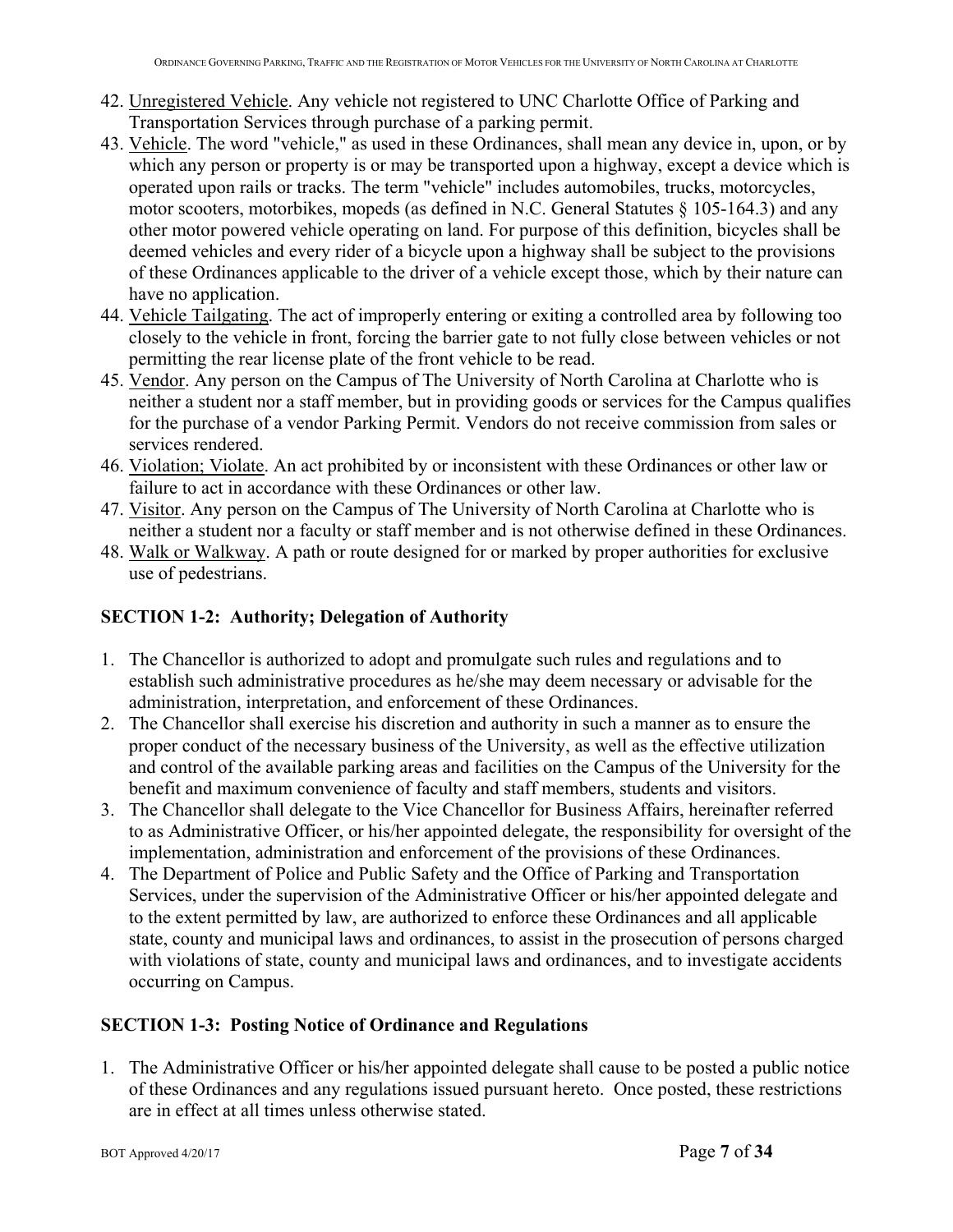#### **SECTION 1-4: Publications of Ordinance and Regulations**

1. The Administrative Officer or his/her appointed delegate shall cause copies of these Ordinances and any regulations issued pursuant hereto to be made available to faculty, staff, and students of the University.

#### **SECTION 1-5: Violation of Ordinance**

1. Violations of these Ordinances shall result in civil penalties and/or appropriate administrative sanctions.

#### **SECTION 1-6: Filing of Ordinance and Regulations**

- 1. A certified copy of these Ordinances and any regulations issued hereunder shall be filed in:
	- a. the Office of the Secretary of the State of North Carolina;
	- b. the Office of the President of The University of North Carolina;
	- c. the Office of the Chancellor of The University of North Carolina at Charlotte;
	- d. the Office of the UNC Charlotte Director of Public Safety;
	- e. the Office of Business Affairs; and
	- f. the Office of Student Affairs.

#### **SECTION 1-7: Liability; Application and Responsibility**

- 1. The University assumes no liability or responsibility for damage or theft to any vehicle parked in or on University properties subject to the jurisdiction or control of the Board of Trustees.
- 2. The provisions of these Ordinances shall apply to all operators of all vehicles, public and private, and they shall be enforced twenty-four hours a day unless otherwise specified by these Ordinances. No person shall violate any of the provisions of these Ordinances except as otherwise permitted by these Ordinances, North Carolina General Statutes, or police officers and other authorized officials
- 3. The operator of any vehicle shall obey the lawful instruction of any police officer, parking control officer, official traffic signs or control devices appropriately placed and in accordance with provisions of these Ordinances.
- 4. The faculty or staff member or student to whom a vehicle Virtual or Physical Parking Permit is issued as herein provided shall be responsible for parking violations of the vehicle for which the Virtual or Physical Parking Permit is issued.
- 5. Upon separation from the University, parking privileges will be terminated under guidelines provided by the Administrative Officer or appointed delegate. Faculty, staff or student must notify PaTs upon separation and is responsible for any new parking violations associated with the Parking Permit until separation notification (and return of physical parking permit if applicable) is received by PaTS. Upon separation notice and physical permit (if applicable) being received, faculty, staff or student is still responsible for any outstanding account balances.
- 6. Any citation received by a vehicle not registered with the Office of Parking and Transportation Services will be billed to the owner of the vehicle or to a son, daughter, spouse, or ward of the registered owner, if such person is employed with or enrolled in the University. This information is obtained from the Department of Motor Vehicles.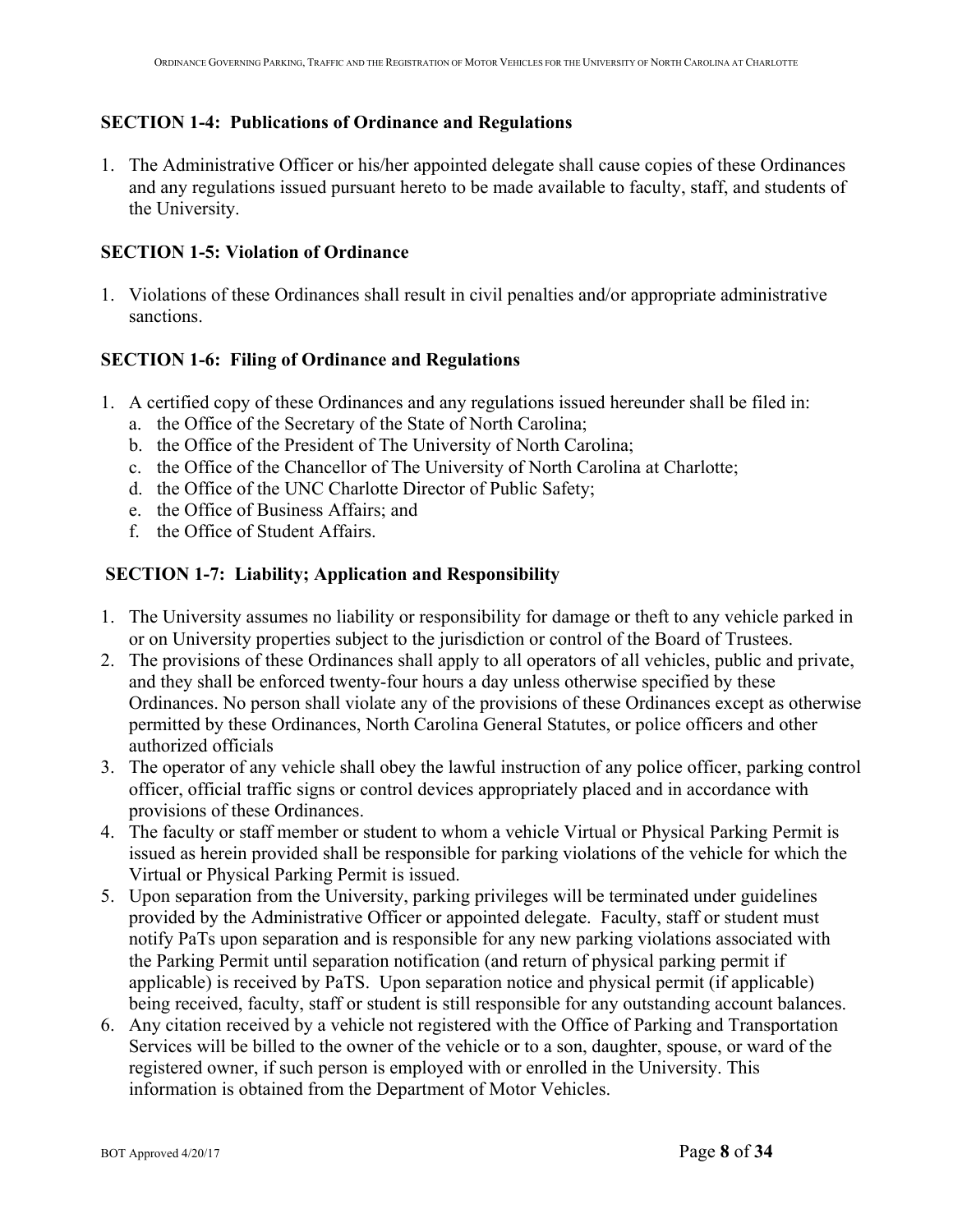## **SECTION 1-8: Rules of Evidence**

- 1. Evidence that a motor vehicle was found parked or unattended in violation of these Ordinances is prima facie evidence that the vehicle was parked by:
	- a. the person holding a University Virtual or Physical Parking Permit for the vehicle; or
	- b. if no University Virtual or Physical Parking Permit has been issued for the vehicle and the vehicle is not registered with the University, the person in whose name it is registered with the North Carolina Department of Motor Vehicles or the corresponding agency of another state or nation; or
	- c. a son, daughter, spouse, or ward of the registered owner, if such person is employed with or enrolled in the University.

## **SECTION 1-9: Utilization of Funds**

- 1. The funds, which accrue from the sale of Virtual or Physical Parking Permits, shall be used:
	- a. to defray the cost of administering and enforcing ordinances adopted pursuant to these Ordinances;
	- b. to develop, maintain, and supervise parking areas and facilities;
	- c. to provide bus service or other transportation systems and facilities including payments to any public or private transportation system serving University faculty, staff, or student members;
	- d. as a pledge to secure revenue bonds for parking facilities; and
	- e. for other purposes related to parking, traffic and transportation on Campus.

## **ARTICLE II VIRTUAL OR PHYSICAL PARKING PERMITS**

## **SECTION 2-1: Registration and Issuance of Virtual or Physical Parking Permits**

- 1. In order to relieve and control the congested traffic conditions on Campus, any faculty or staff member or student who owns or operates one or more motor vehicles on Campus (including motorcycles, motorbikes, and mopeds) must register his/her motor vehicle(s) with the Administrative Officer or his/her appointed delegate. Presentation of state vehicle registration or appropriate proof of ownership may be required.
- 2. Virtual and Physical Parking Permits are intended to support general access to workplaces and classrooms but do not guarantee the available space will be in close proximity to the desired location.
- 3. During Large Scale Events, the Administrative Officer, or his/her designee, reserves the right to remove any parking spaces for normal or reserved permitted use and designate the spaces as restricted for event parking. Every effort will be made to provide alternative parking for those who desire to access Campus academic facilities or workspace during a Large Scale Event.
- 4. It shall be the responsibility of the faculty, staff or student to provide accurate and up to date vehicle information when obtaining a Virtual or Physical Parking Permit and to ensure that any changes are reported to Parking and Transportation Services to keep account information current.
- 5. No faculty, staff member, or student may register a vehicle not owned by that individual, his/her spouse, a parent or guardian, or assigned to the individual by his/her employer (proof of employment will be required).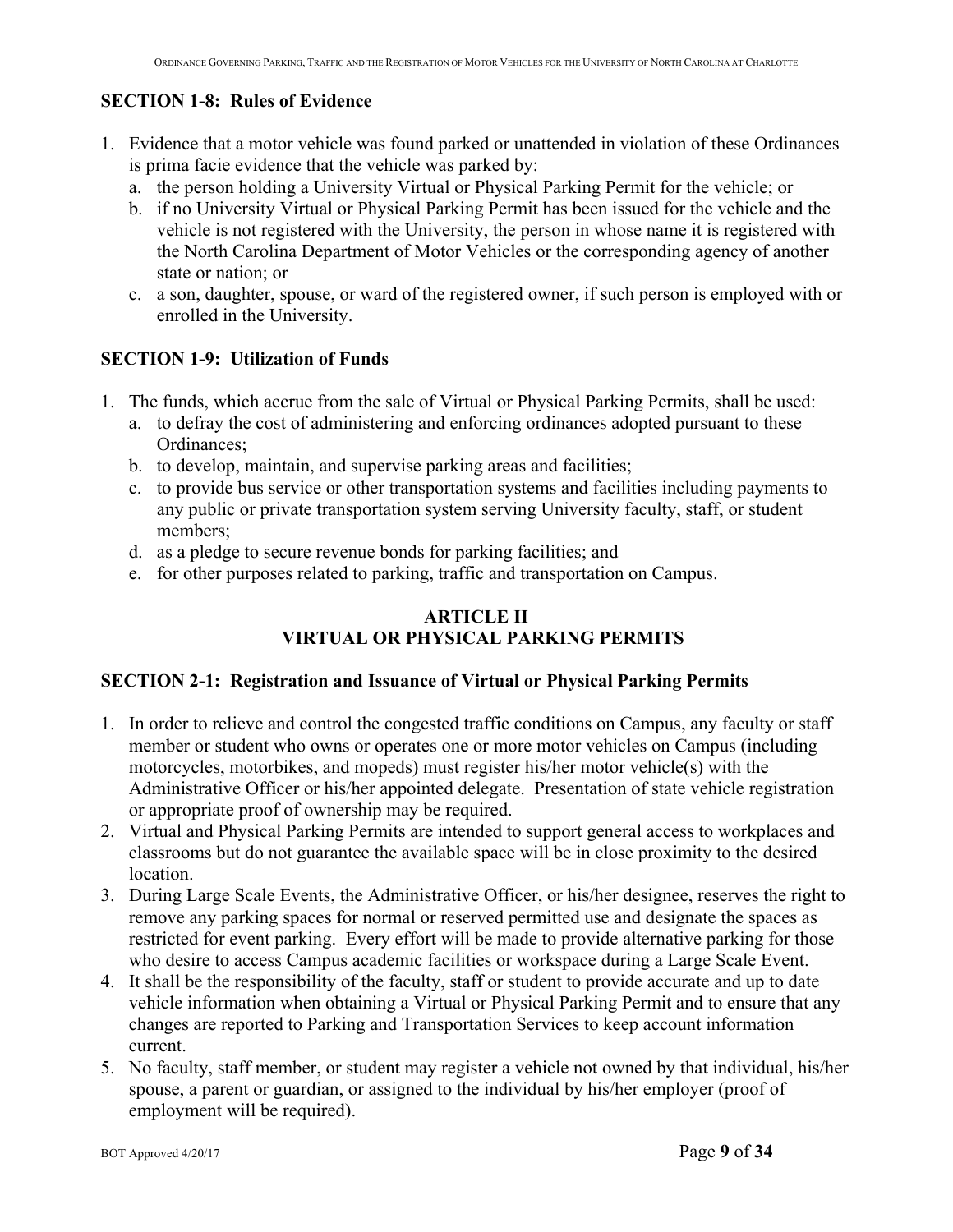- 6. A vehicle may be assigned to multiple accounts so long as the accounts are properly associated with the vehicle (See Section 2-1(5) and Section 2-1(13-14)).
- 7. Only (1) vehicle associated with the same account is permitted to park on campus at the same time (in locations other than visitor parking areas). If multiple vehicles associated with the same account are found to be on campus at the same time (in locations other than visitor parking areas), citations may be written to ALL vehicles associated with the same account on campus at the same time.
- 8. Because Dealer License Plates may be moved from one vehicle to another vehicle without changing registration, Parking and Transportation Services requires the vehicle operator to contact the PaTS Communications Center with vehicle and license plate information so it can be temporarily linked to the vehicle operator's parking account on a temporary basis for only the amount of time the vehicle will be used. Failure to inform Parking and Transportation Services of the use of a vehicle with dealer plates may result in the vehicle operator being responsible for citations associated with the dealer vehicle that were not incurred by the vehicle operator.
- 9. The Administrative Officer or his/her appointed delegate shall have the authority to establish the number of motor vehicles which any faculty or staff member or student may register and operate pursuant to these Ordinances.
- 10. Customers who have a vehicle with a temporary tag will need to use the last eight (8) digits of the vehicle's Vehicle Identification Number (VIN) when adding the vehicle to their account.
- 11. Except as otherwise provided in these Ordinances, faculty and staff members and students *must* purchase a Virtual or Physical Parking Permit to park on Campus. Upon agreement to the parking terms and conditions and payment of the appropriate fees, the Parking and Transportation Services shall issue an individual a Virtual or Physical Parking Permit. The parking permit entitles the individual to park in designated campus parking areas but does not entitle the parking permit holder to a reserved space within said parking areas, except as provided in these Ordinances.
- 12. Faculty, staff, and students may register additional vehicles to their Virtual or Physical Parking Permit online or by notifying Parking and Transportation Services and supplying the required information as described in these Ordinances.
- 13. Adding vehicles to Faculty/Staff parking accounts:
	- a. Up to three (3) vehicles per Virtual or Physical Parking Permit may be registered at one time to any Faculty/Staff account. However, only one (1) vehicle is permitted to park on campus at any given time (unless parking in a visitor parking area with proper visitor parking fees being paid).
	- b. If the same vehicle is being registered to two (2) different accounts within the same classification (i.e. spouses who are both Faculty/Staff), parking privileges associated with the account which lists the shared vehicle as the "primary" vehicle will supersede any other privileges.
	- c. Vehicles cannot be shared between different accounts outside the same classification (i.e. parent is Faculty/Staff, son/daughter is Student). Temporary exceptions to this policy must be granted by the Director of Parking and Transportation Services or their designee.
	- d. Vehicles assigned to multiple accounts must be properly associated with those account holders (See Section 2-1(5)).
- 14. Adding vehicles to Student parking accounts
	- a. Up to two (2) vehicles per Virtual or Physical Parking Permit may be registered at one time to any Student account. However, only one (1) vehicle is permitted to park on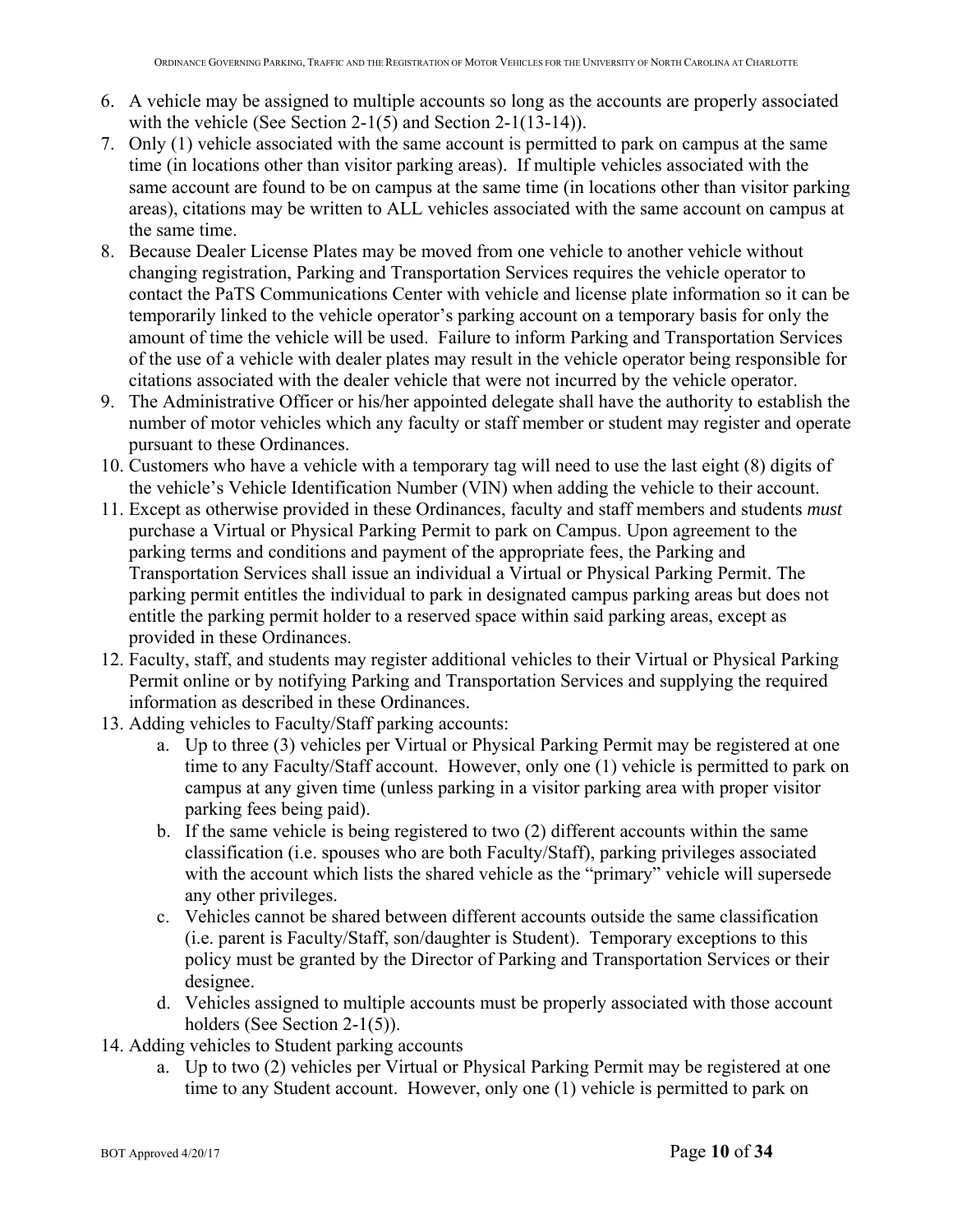campus at any given time (unless parking in a visitor parking area with proper visitor parking fees being paid).

- b. One (1) vehicle can only be associated with one (1) student account and cannot be shared between other student accounts. Vehicles also cannot be shared between different accounts outside the same classification (i.e. parent is Faculty/Staff, son/daughter is Student). Temporary exceptions to this policy must be granted by the Director of Parking and Transportation Services or their designee.
- c. Vehicles assigned to multiple accounts must be properly associated with those account holders (See Section 2-1(5)).
- 15. Only one vehicle per Virtual or Physical Parking Permit shall be operated on Campus at one time. If operation of more than one vehicle on Campus at the same time is necessary, faculty and staff members and students must purchase a full-fee Virtual Parking Permit for each vehicle.
- 16. Full-Year Virtual Parking Permits issued at the beginning of the Academic Year are valid until the day prior to the beginning of the next Academic Year.
- 17. Partial-Year Virtual Parking Permits are valid until the end date stated during purchase.
- 18. Physical Parking Permits are valid until the stated expiration date on the Physical Parking Permit.
- 19. No Virtual or Physical Parking Permit shall be issued to a student until the student requesting the Parking Permit provides the name of his/her insurer, the policy number under which the student has financial responsibility, and certification that the motor vehicle is insured at the levels set out in North Carolina General Statutes 20-279, or agrees to terms and conditions if ordering on-line
- 20. Official state vehicles that park in assigned spaces or assigned parking areas must be registered with Parking and Transportation Services. The department to which the vehicle is assigned will register the vehicle's state-issued license plate number, which will serve as the vehicle's virtual permit. If the vehicle does not have a state-issued license plate (i.e. electric carts, utility/golf carts), a University-issued license plate must be purchased through Parking and Transportation Services.
- 21. The Administrative Officer or his/her designee may prohibit issuance of a Virtual or Physical Parking Permit until all outstanding fines and fees are paid.

# **SECTION 2-2: Parking Permit and Other Fees**

- 1. The Administrative Officer or his/her appointed delegate is hereby authorized and directed to collect Parking-related fees.
- 2. Full-Year Virtual Permits The Full-Year Virtual Parking Permit fee for vehicles shall be paid at the beginning of the Fall Semester of each year; or when any person first becomes a faculty or staff member or student of the University; or when a vehicle is first acquired by a faculty or staff member or student and at the beginning of the Fall Semester of each year thereafter.
- 3. Semester Virtual Permits The Semester Virtual Parking Permit fee for vehicles shall be paid at the beginning of each Semester needed.
- 4. Purchase of a Virtual or Physical Parking Permit may be made with cash, check, money order, Visa, MasterCard, American Express, or 49er ID account.
- 5. Payroll deduction may be used as an approved payment method for qualified Permanent Faculty and Staff who purchase an annual Virtual Parking Permit. If employee cancels their Virtual Parking Permit during the academic year, then decides to purchase the Virtual Parking Permit again later in the same academic year, the pro-rated cost of the new Virtual Parking Permit must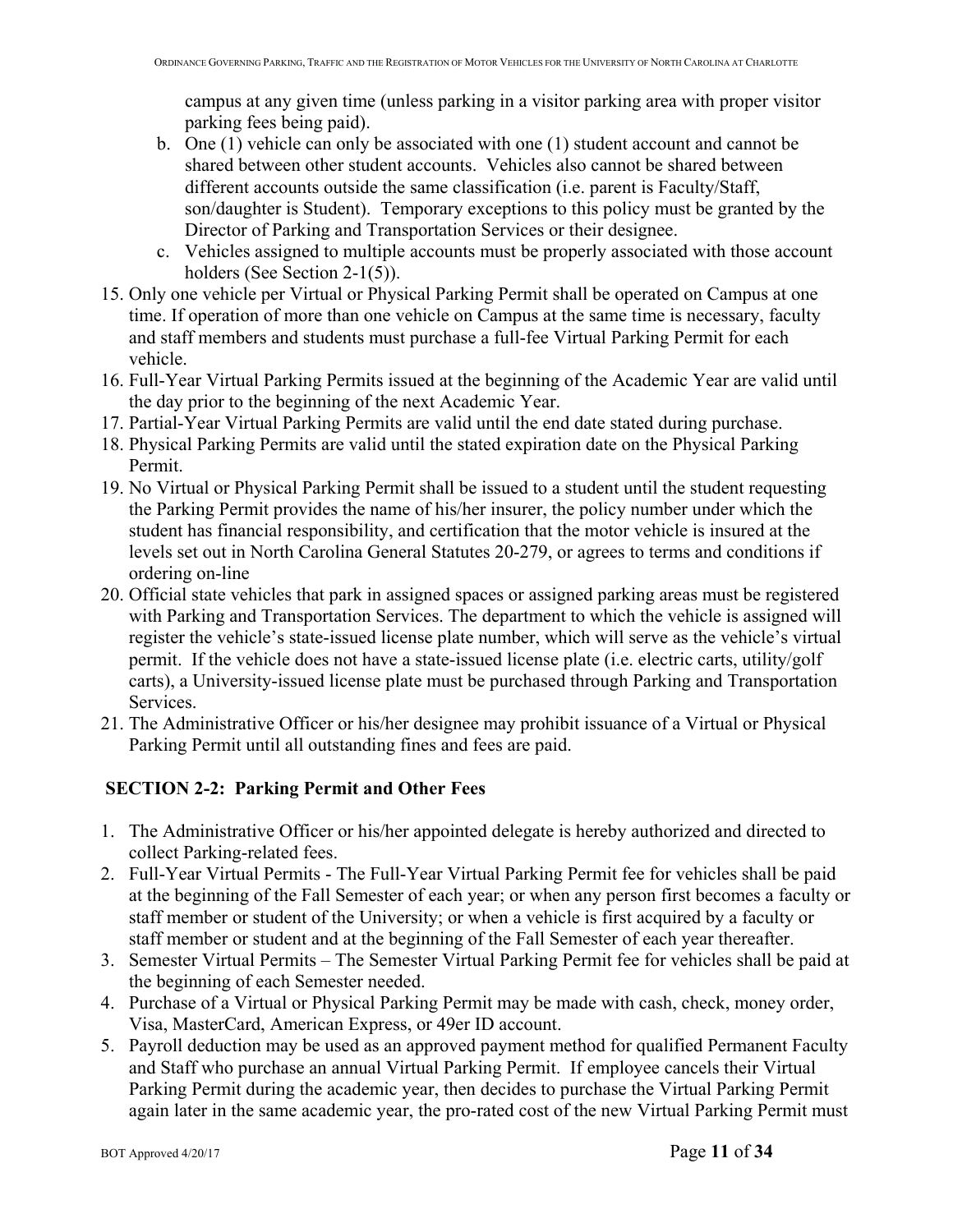be paid in full at time of purchase. Payroll deduction will not be an option for the remainder of the academic year.

- 6. If an Annual Virtual Parking Permit is purchased after August 30 via payroll deduction, the initial pro-rated payment must be made at time of purchase by cash or credit card at Parking and Transportation Services or by credit card on-line. Remaining semi-monthly payments will be processed through payroll deduction.
- 7. Recurring Credit Card-on-File payments may be used as an approved payment method for qualified transactions.
- 8. Pursuant to University Policy 601.8, Appropriate Use of University Funds, no University fund type may be used for purchase of personal Virtual or Physical Parking Permits.
- 9. The schedule of fees is as follows:

| \$450 | per Academic Year beginning with the Fall Semester                                                                                                                                                                                                                                    |  |
|-------|---------------------------------------------------------------------------------------------------------------------------------------------------------------------------------------------------------------------------------------------------------------------------------------|--|
| \$280 | for the period beginning with the Fall Semester and ending<br>with the beginning of Spring Semester OR for the period<br>beginning with the Spring Semester and ending with the<br>beginning of the first Summer Semester                                                             |  |
| \$185 | for the period beginning with a Summer Session and ending<br>with the beginning of the next Fall Semester                                                                                                                                                                             |  |
| \$110 | for the period beginning with a Summer Session and ending<br>with the same Summer Session.                                                                                                                                                                                            |  |
| \$340 | for Commuter and Faculty/Staff only per academic year<br>beginning with the Fall Semester, valid only in Lot 6A                                                                                                                                                                       |  |
| \$215 | for Commuter and Faculty/Staff only for the period beginning<br>with the Fall Semester and ending with the beginning of Spring<br>Semester OR for the period beginning with the Spring<br>Semester and ending with the beginning of the first Summer<br>Semester valid only in Lot 6A |  |
| \$130 | for Commuter and Faculty/Staff only for the period beginning<br>with a Summer Session and ending with the beginning of the<br>next Fall Semester valid only in Lot 6A                                                                                                                 |  |
| \$210 | for Commuter and Faculty/Staff only per academic year<br>beginning with the Fall Semester, valid only in Lot 27                                                                                                                                                                       |  |
| \$115 | for Commuter and Faculty/Staff only for the period beginning<br>with the Fall Semester and ending with the beginning of Spring<br>Semester OR for the period beginning with the Spring<br>Semester and ending with the beginning of the first Summer<br>Semester valid only in Lot 27 |  |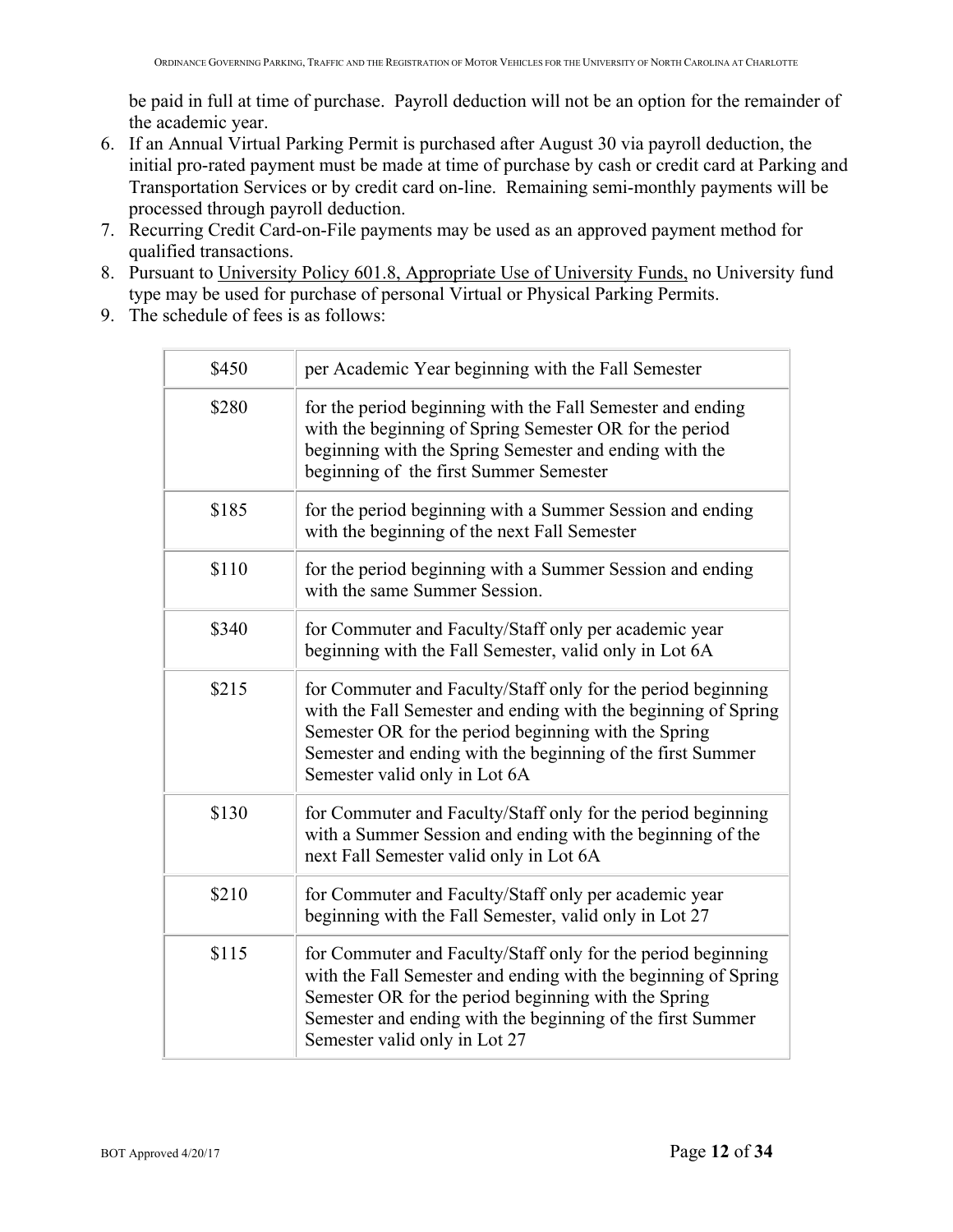| \$70  | for Commuter and Faculty/Staff only for the period beginning<br>with a Summer Session and ending with the beginning of the<br>next Fall Semester valid only in Lot 27                                                                                                     |
|-------|---------------------------------------------------------------------------------------------------------------------------------------------------------------------------------------------------------------------------------------------------------------------------|
| \$270 | for night students only for the Academic Year beginning with<br>the Fall Semester and only after 3:00 pm in parking areas<br>designated for Commuter Students                                                                                                             |
| \$150 | for night students only per semester (Fall or Spring) or per<br>Summer Term (both sessions) and only after 3:00 pm in<br>parking areas designated for Commuter Students                                                                                                   |
| \$90  | for night students only for the period beginning with a Summer<br>Session and ending with the same Summer Session and only<br>after 3:00 pm in parking areas designated for Commuter<br><b>Students</b>                                                                   |
| \$195 | For Commuter Students per semester (Fall or Spring) or per<br>Summer Term (both sessions) valid two days per week, only in<br>parking areas designated for Commuter Students                                                                                              |
| \$245 | For Part-Time Faculty/Staff (up to 29hrs/wk) per academic<br>year                                                                                                                                                                                                         |
| \$135 | For Part-Time Faculty/Staff (up to 29hrs/wk) for the period<br>beginning with the Fall Semester and ending with the<br>beginning of Spring Semester OR for the period beginning<br>with the Spring Semester and ending with the beginning of the<br>first Summer Semester |
| \$75  | For Part-Time Faculty/Staff (up to 29hrs/wk) for the period<br>beginning with a Summer Session and ending with the<br>beginning of the next Fall Semester                                                                                                                 |
| \$115 | Mopeds & Motorcycles per Academic Year beginning with the<br>Fall Semester for parking ONLY in designated Moped /<br>Motorcycle parking spaces                                                                                                                            |
| \$70  | Mopeds & Motorcycles per Academic Year for the period<br>beginning with the Spring Semester and ending with the<br>beginning of the next Fall Semester for parking ONLY in<br>designated Moped / Motorcycle parking spaces                                                |
| \$45  | Mopeds & Motorcycles per Academic Year for the period<br>beginning with a Summer Session and ending with the<br>beginning of the next Fall Semester for parking ONLY in<br>designated Moped / Motorcycle parking spaces                                                   |
| \$150 | for premium gated access per Academic Year beginning with<br>the Fall Semester with purchase of primary permit                                                                                                                                                            |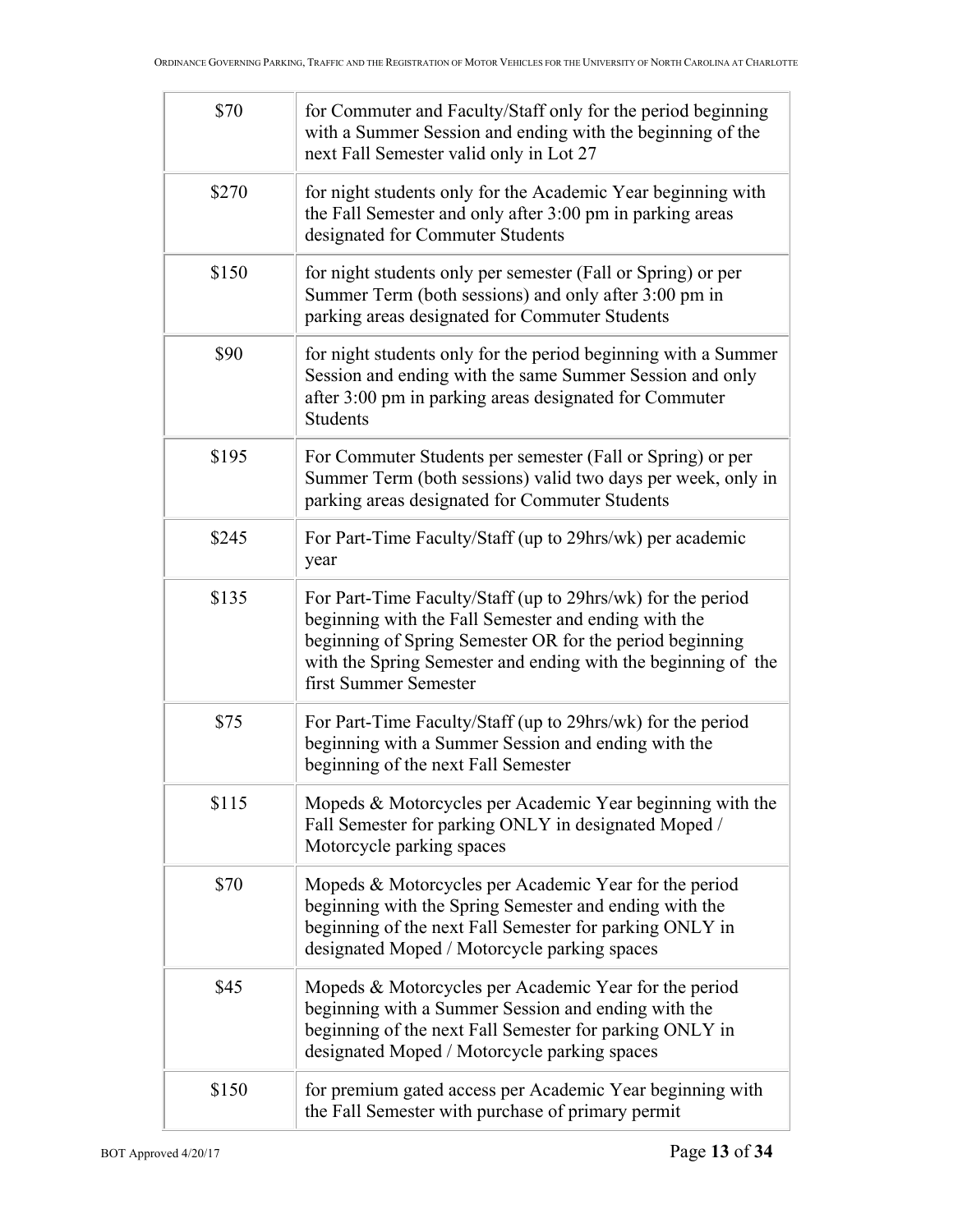| \$105  | for premium gated access for the period beginning with the<br>Spring Semester and ending with the beginning of the next Fall<br>Semester with purchase of primary permit                                                                                                                                             |  |
|--------|----------------------------------------------------------------------------------------------------------------------------------------------------------------------------------------------------------------------------------------------------------------------------------------------------------------------|--|
| \$20   | fee for lost payment ticket at a visitor parking area                                                                                                                                                                                                                                                                |  |
| \$20   | fee for Parking Payment Voucher                                                                                                                                                                                                                                                                                      |  |
| \$8    | for a faculty/staff or student daily Temporary Virtual or<br>Physical Parking Permit (priced per day)                                                                                                                                                                                                                |  |
| \$5    | for a daily event parking permit purchased by UNCC<br>Department (priced per day)                                                                                                                                                                                                                                    |  |
| \$10   | Contractor / Vendor Permit (priced per day)                                                                                                                                                                                                                                                                          |  |
| \$85   | for Immobilization device (boot) removal                                                                                                                                                                                                                                                                             |  |
| \$25   | Permit Refund Administrative Fee                                                                                                                                                                                                                                                                                     |  |
| \$20   | Credit Card-on-File Setup Fee (priced annually)                                                                                                                                                                                                                                                                      |  |
| \$30   | University-Issued License Plate Parking Credential                                                                                                                                                                                                                                                                   |  |
| \$2.50 | for one half $(1/2)$ hour while parking in a visitor parking space<br>in an un-gated area controlled by parking meters or mobile<br>payment.                                                                                                                                                                         |  |
| \$5    | for the first hour while parking in a visitor parking space in an<br>area controlled by parking gates, parking meters or mobile<br>payment.                                                                                                                                                                          |  |
| \$2    | for each additional hour, after the first hour, while parking in a<br>visitor parking space in an area controlled by parking gates,<br>parking meters or mobile payment.                                                                                                                                             |  |
| \$15   | Maximum daily fee (per day) while parking in a visitor parking<br>space in an area controlled by parking gates.                                                                                                                                                                                                      |  |
| \$230  | per Academic Year beginning with the Fall Semester for all<br>reserved parking spaces except those reserved for<br>Handicapped patrons and State or University department<br>owned vehicles; this fee is in addition to the applicable<br>vehicle permit fee.                                                        |  |
| \$140  | for the period beginning with the Spring Semester and ending<br>with the beginning of the next Fall Semester for all reserved<br>parking spaces except those reserved for Handicapped patrons<br>and State or University department owned vehicles; this fee is<br>in addition to the applicable vehicle permit fee. |  |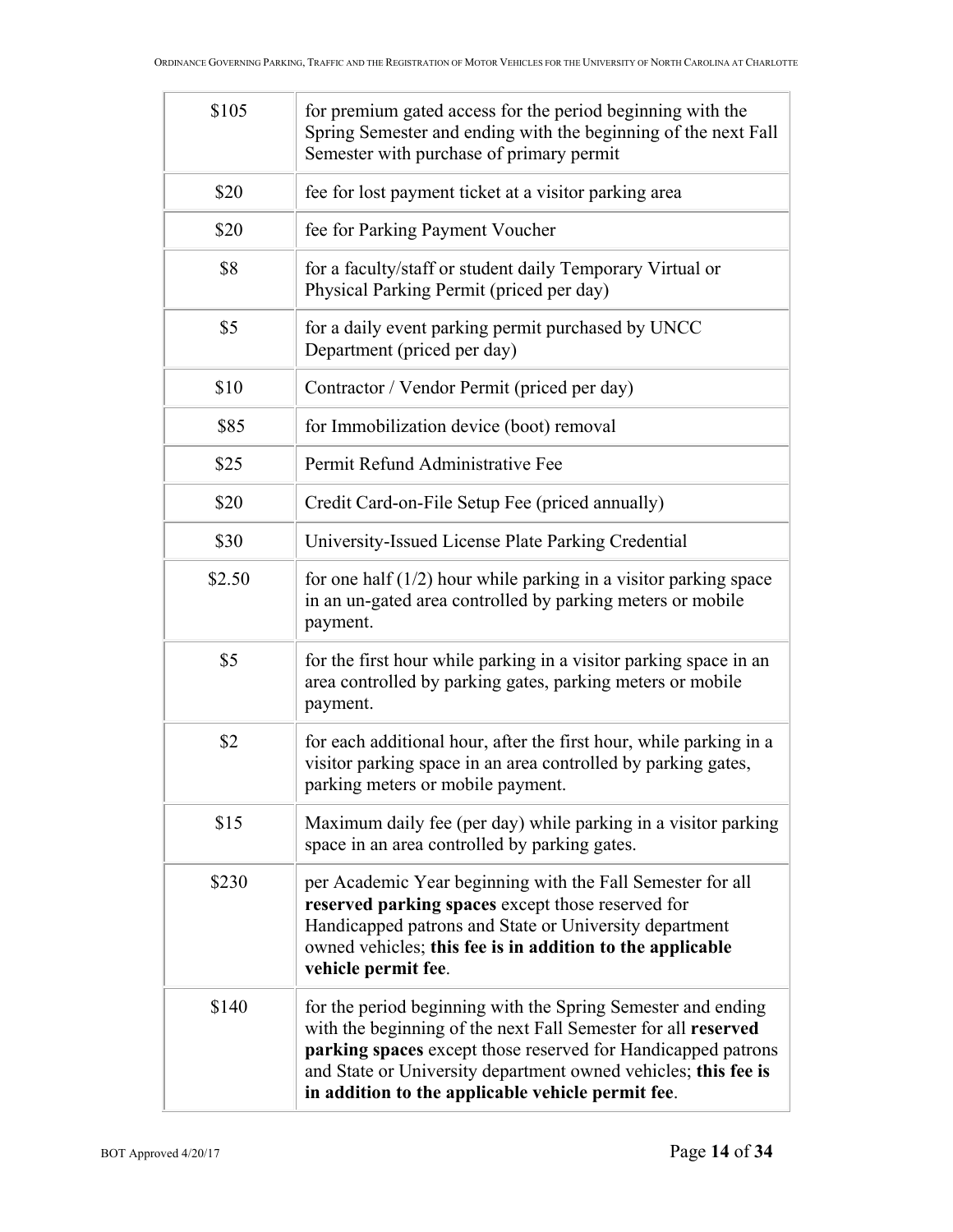| \$100 | for the period beginning with a Summer Session and ending<br>with the beginning of the next Fall Semester for all reserved |
|-------|----------------------------------------------------------------------------------------------------------------------------|
|       | <b>parking spaces</b> except those reserved for Handicapped patrons                                                        |
|       | and State or University department owned vehicles; this fee is<br>in addition to the applicable vehicle permit fee.        |

10. The Board of Trustees may approve changes in the schedule of fees at any time prior to the semester or summer session during which the changes are to be effective.

## **SECTION 2-3: Refunds**

- 1. Full-Year Virtual Parking Permits are sold at full price for the entire Academic Year or prorated for a portion thereof. Students who graduate in December, transfer, or withdraw prior to expiration of a Parking Permit may apply for a prorated refund. Faculty and staff members who terminate employment prior to expiration of a Parking Permit may apply for a prorated refund.
- 2. All Virtual and Physical Parking Permit sales include a nonrefundable administrative fee of \$25.00.
- 3. The Administrative Officer or his/her appointed delegate may grant refunds in special circumstances on a case-by-case basis.
- 4. If a student withdraws from the University and has been assigned a physical parking permit, the student must return the physical permit to Parking and Transportation Services upon withdrawal. If the student qualifies for a prorated refund, the refund will be based on the date the permit is returned to the office.
- 5. Refunds are not granted for Temporary Parking Permits.
- 6. Refunds are granted as shown on the prorated refund schedule.
- 7. Once validated parking exit tickets are purchased and delivered, refunds are not granted for such tickets.
- 8. No parking refunds will be provided for Summer School or Night School Parking Permits except that students who officially withdraw during the first two weeks of the semester or summer session will receive a refund minus the administrative fee.
- 9. The University will honor an approved request for a refund upon proof of liquidation of all debts to the University.
- 10. The University will issue refunds by:
	- a. check mailed to the Parking Permit purchaser if permit was initially purchased by cash or check.
	- b. credit if permit was initially purchased by credit card, only to the credit card with the same account number used at initial purchase.
	- c. payroll deposit, if permit was purchased by a payroll deduction.
- 11. See schedule below for prorated refund amounts.

| <b>REFUND SCHEDULE</b>   |                                      |  |
|--------------------------|--------------------------------------|--|
| 2017/2018<br><b>WEEK</b> | <b>Refund Amount</b><br>\$13.00/Week |  |
| $28-Aug$                 | $$425.00*$                           |  |
| 4-Sep                    | \$412.00                             |  |
| $11-Sep$                 | \$399.00                             |  |
| $18-Sep$                 | \$386.00                             |  |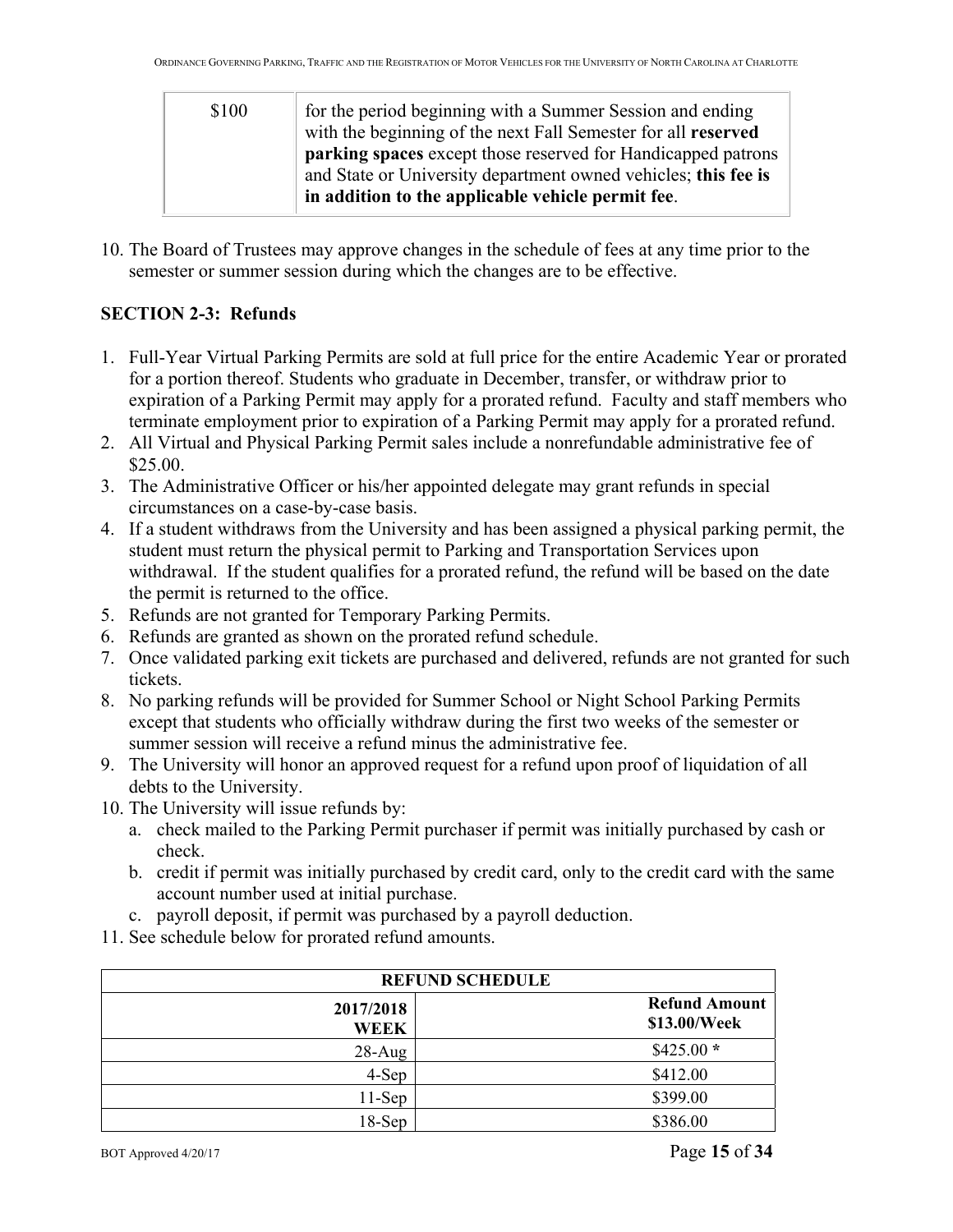| $25-Sep$                                           | \$373.00    |  |
|----------------------------------------------------|-------------|--|
| $2$ -Oct                                           | \$360.00    |  |
| 9-Oct                                              | \$347.00    |  |
| $16$ -Oct                                          | \$334.00    |  |
| $23$ -Oct                                          | \$321.00    |  |
| 30-Oct                                             | \$308.00    |  |
| 6-Nov                                              | \$295.00    |  |
| $13-Nov$                                           | \$282.00    |  |
| $20$ -Nov                                          | \$269.00    |  |
| $27-Nov$                                           | \$256.00    |  |
| 4-Dec                                              | \$243.00    |  |
| 11-Dec                                             | \$230.00    |  |
| 18-Dec                                             | \$217.00    |  |
| 8-Jan                                              | $$204.00**$ |  |
| $15$ -Jan                                          | \$191.00    |  |
| 22-Jan                                             | \$178.00    |  |
| $29$ -Jan                                          | \$165.00    |  |
| 5-Feb                                              | \$152.00    |  |
| 12-Feb                                             | \$139.00    |  |
| 19-Feb                                             | \$126.00    |  |
| 26-Feb                                             | \$113.00    |  |
| 5-Mar                                              | \$100.00    |  |
| 12-Mar                                             | \$87.00     |  |
| 19-Mar                                             | \$74.00     |  |
| 26-Mar                                             | \$61.00     |  |
| $2-Apr$                                            | \$48.00     |  |
| 9-Apr                                              | \$35.00     |  |
| $16$ -Apr                                          | \$22.00     |  |
| $\ast$<br>Minus \$25.00 Administrative Fee         |             |  |
| <b>** Note: Extension for Winter Break Closing</b> |             |  |

#### **SECTION 2-4: Replacement Fees**

- 1. Persons who sell or otherwise dispose of a vehicle and replace that vehicle with another vehicle may make changes to their parking account on-line, at the Parking and Transportation Services Office, by phone call to the Parking and Transportations Services Office or by email request to unccpark@uncc.edu.
- 2. Persons who sell or otherwise dispose of a vehicle are still responsible for any fees and/or fines associated with that vehicle's license plate until person updates their vehicle information in their parking account.

#### **SECTION 2-5: Assigned Parking Areas**

1. Virtual or Physical Parking Permits issued will consist of certain parking privileges which would fall in to one or more of the following categories. A Virtual or Physical Parking Permit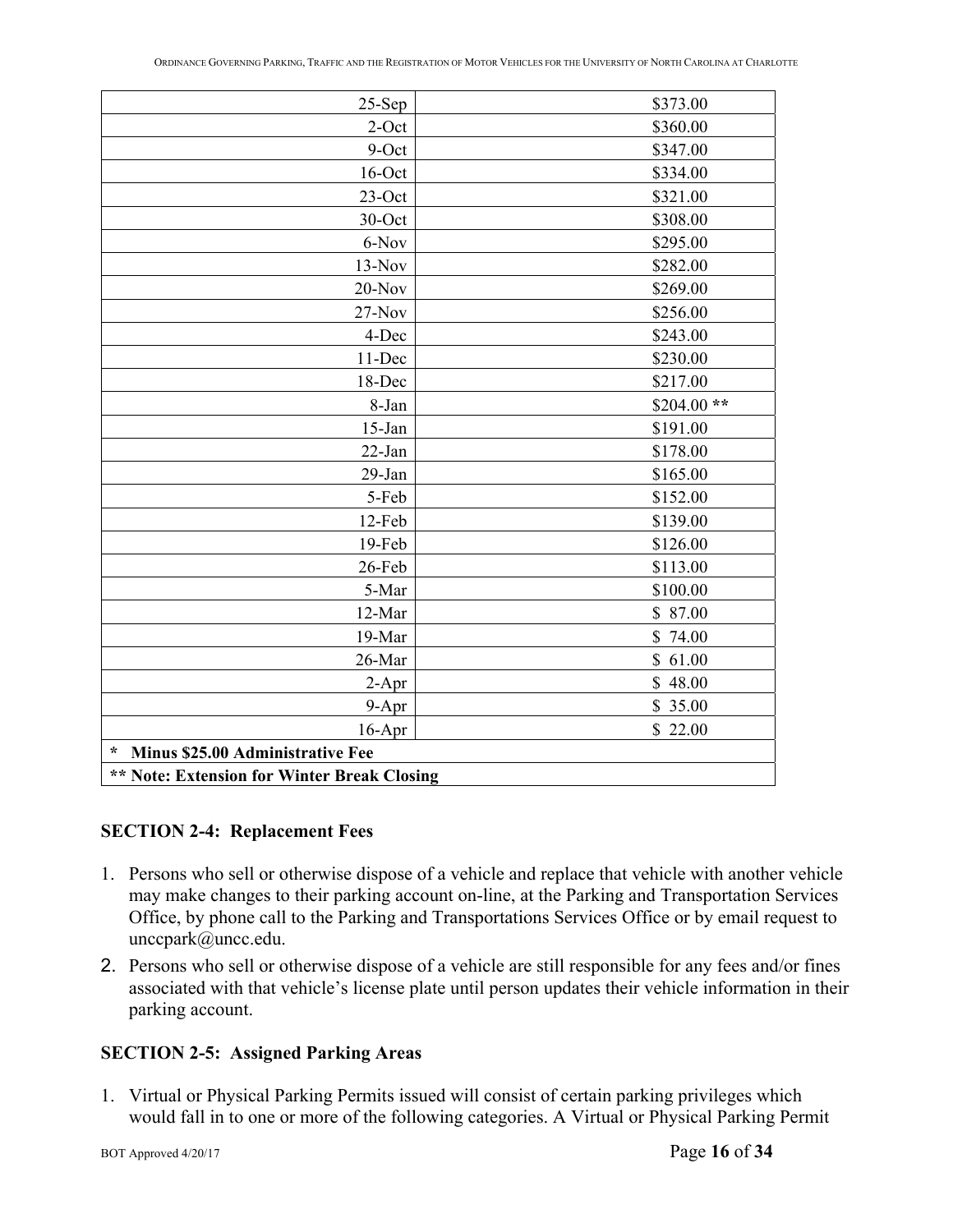shall be valid only for the registered vehicle(s) and license plate (if a Virtual Parking Permit) and for the following designated area(s) for which it is issued:

- a. "**C**" parking designation is issued only to eligible Commuter Students as defined in Section 1-1(35) of these Ordinances and is valid in areas designated by the Administrative Officer or his/her appointed delegate.
- b. "**FE**" parking designation is issued only to eligible Faculty Emeritus and is valid in gated areas and any non-reserved space designated by the Administrative Officer or his/her delegate.
- c. "**FS**" parking designation is issued only to eligible faculty and staff members and is valid in non-premium gated areas or any non-reserved space designated by the Administrative Officer or his/her appointed delegate.
- d. "**FSC**" parking designation is issued only to eligible faculty and staff members assigned to the Center City Building valid in the designated faculty/staff parking area, also valid on UNC Charlotte main Campus in all faculty/staff designated parking areas as defined in c. above.
- e. "**DS**" parking designation is issued to eligible dining services staff members and is valid in Dining Services Reserved areas or any faculty/staff space (as described in 2-5(1)(c) above) or as designated by the Administrative Officer or his/her appointed delegate
- f. "**HS**" parking designation is issued to eligible housing services staff members and is valid in Housing & Resident Life Reserved areas or any faculty/staff space (as described in c. above) or as designated by the Administrative Officer or his/her appointed delegate.
- g. "**M**" parking designation is digitally assigned to eligible motorcycle and/or moped owners and is valid in areas designated for motorcycles and/or mopeds only.
- h. "**N**" parking designation is issued to eligible night students and are valid only after 3:00 p.m. in commuter lots and from 6:00 p.m. until midnight in available commuter and resident lots.
- i. "**P**" parking designation is issued to eligible part-time employees and is valid in areas designated by the Administrative Officer or his/her appointed delegate.
- j. "**R**" parking designation is issued only to eligible resident students as defined in Section 1- 1(35) of these Ordinances and is valid in areas designated by the Administrative Officer or his/her appointed delegate.
- k. "**G**" parking designation is issued only to eligible Greek Village resident students as defined in Section 1-1(35) of these Ordinances and is valid in areas designated by the Administrative Officer or his/her appointed delegate.
- l. "**6A**" parking designation is issued only to eligible faculty/staff and Commuter Students and valid only in lot 6A or as designated by the Administrative Officer or his/her appointed delegate
- m. "**27L"** parking designation is issued only to eligible faculty/staff and Commuter Students, valid only in the remote section of Lot 27, or as designated by the Administrative Officer or his/her appointed delegate
- n. Temporary Parking Permits See Section 2-6.
- o. Carpool Parking Permits See Section 2-7.
- p. Special, Visitor and Conference Parking Permits See Section 2-9
- q. Additional Virtual and Physical Parking Permit types may be created by the Administrative Officer or his/her delegate as deemed necessary to accommodate UNC Charlotte Campus parking needs, including but not limited to:
	- i. Off-Campus sites as leased by UNC Charlotte
	- ii. remote parking areas located on Campus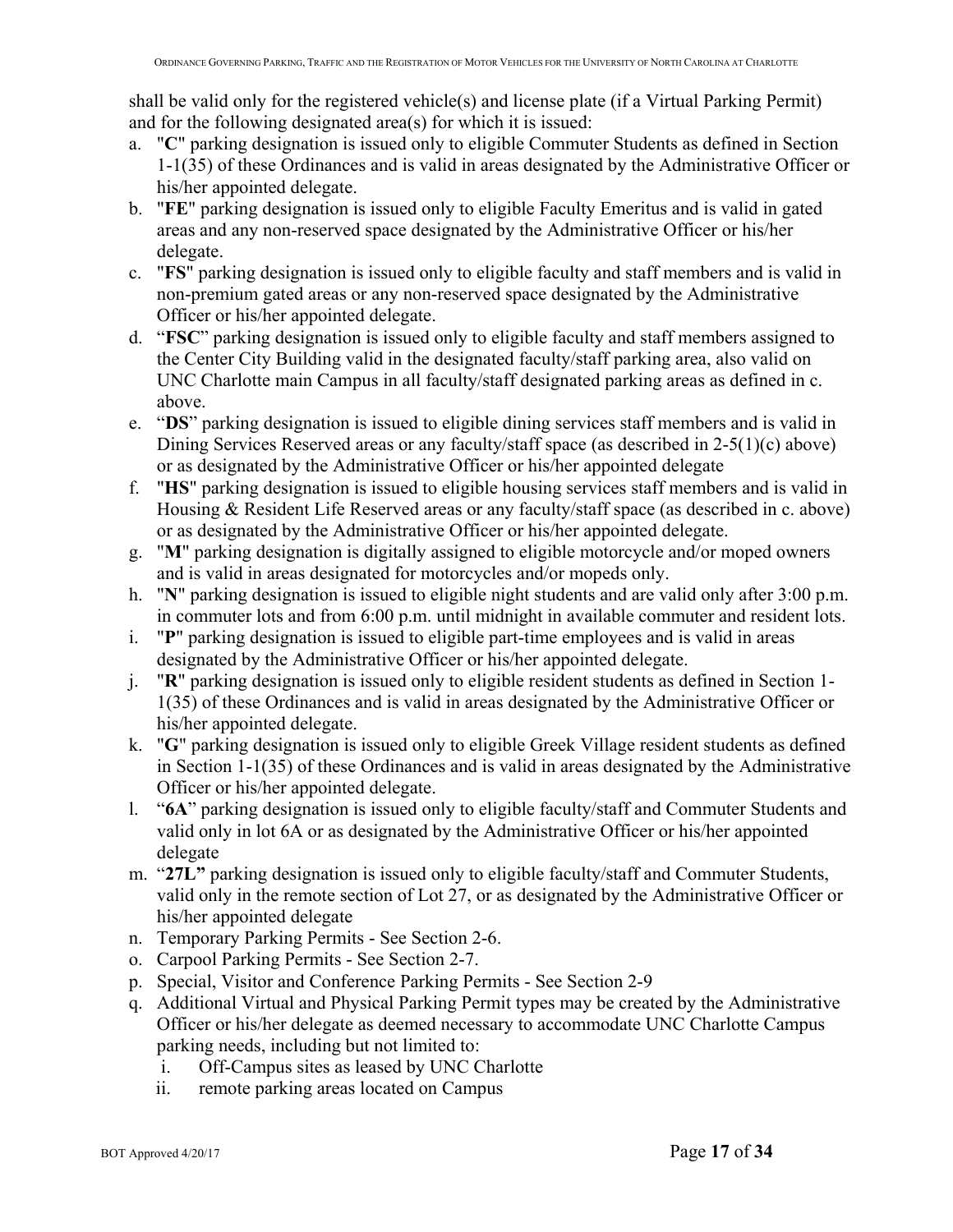- 2. A map depicting the parking areas is available at Parking and Transportation Services and online at http://www.pats.uncc.edu.
- 3. Parking areas may be changed or modified, temporarily or permanently, as deemed necessary by the Administrative Officer or his/her appointed designee.

#### **SECTION 2-6: Temporary Virtual and Physical Parking Permits**

- 1. Faculty, Staff and Students who have already purchased a current Virtual Parking Permit and who need to drive another vehicle not already associated with their account on a temporary basis should call the Parking and Transportation Services Communications Center to temporarily add the vehicle to their account.
- 2. Vehicles can be temporarily added and subtracted from a Faculty, Staff or Student's parking account by accessing their account on-line, so long as the following requirements are met:
	- a. The maximum number of vehicles on their account has not yet been reached (Section 2-  $1(13-14)$ .
	- b. The temporary vehicle is associated with the account holder as stated in Section 2-1(5)
	- c. Temporary vehicle is not already linked to another account (if a Student account).
- 3. Temporary Virtual Parking Permits will inherit the same parking privileges as the primary vehicle listed on the parking account and must follow the same guidelines described in Section  $2-1(7)$ .
- 4. Individuals who do not have a current Virtual Parking Permit can purchase temporary virtual daily parking permits as defined in Section 2-2 by logging-in to their on-line parking account (or creating a parking account on-line). Temporary virtual daily parking permits can also be purchased at the Parking and Transportation Services office.
- 5. The Administrative Officer may delegate the authority to issue Temporary Parking Permits for other purposes under guidelines provided by the Director of Parking and Transportation Services. Temporary Physical Parking Permits may be issued by Parking and Transportation Services or delegated authority and must comply with the following:
	- a. must be dated.
	- b. must indicate the parking area(s) in which parking is authorized.
	- c. must be signed by an individual authorized to grant the parking permit by these Ordinances.
	- d. do not authorize free parking in a metered zone.
	- e. may not be altered in any way.

## **SECTION 2-7: Carpool Parking Permits**

- 1. If a group of two or more faculty or staff members; or commuter students who have classes at least 3 days per week and share the same class schedule, desire to carpool to the University or register more than one vehicle they must purchase one Virtual Carpool Parking Permit which can be used on any one of the carpool vehicles registered with the Parking and Transportation Services.
	- a. This section is not intended to promote permit sharing, but to reduce vehicles on campus by riding together.
- 2. Virtual Carpool Parking Permits are valid in designated parking areas as authorized by the Administrative Officer or his/her appointed delegate.
- 3. The schedule of fees for Virtual Carpool Parking Permits is as follows: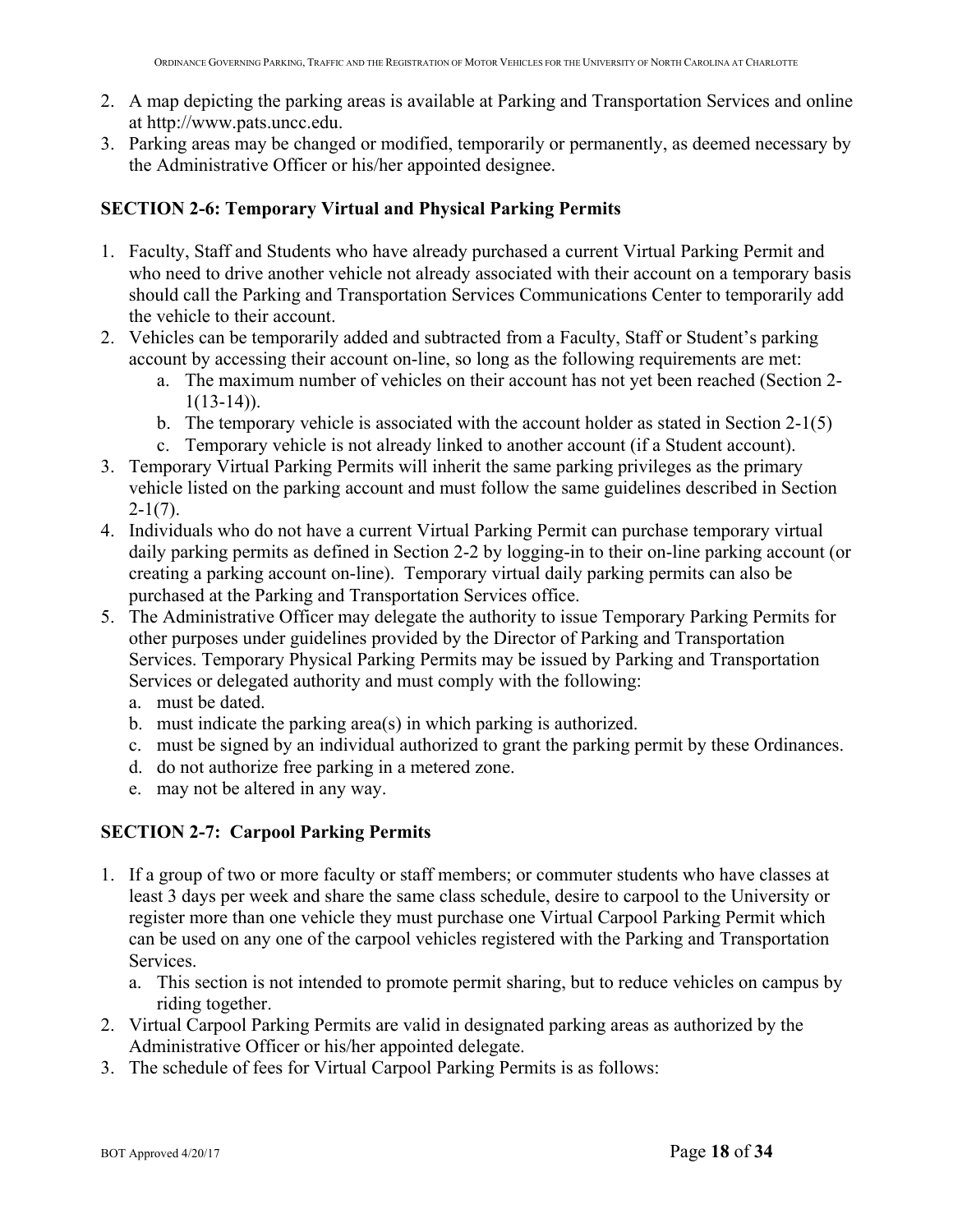| \$450 | per Academic Year beginning with the<br>Fall Semester;                                                                                                                                                                             |
|-------|------------------------------------------------------------------------------------------------------------------------------------------------------------------------------------------------------------------------------------|
| \$280 | for the period beginning with the Fall<br>Semester and ending with the<br>beginning of Spring Semester OR for<br>the period beginning with the Spring<br>Semester and ending with the<br>beginning of the first Summer<br>Semester |
| \$185 | for the period beginning with a<br>Summer Session and ending with the<br>beginning of the next Fall Semester.                                                                                                                      |

- 4. An individual terminating membership in a carpool shall negotiate a refund of their portion of the cost of a parking permit with the remaining carpool members. Refunds to individual carpool members will be granted once refund is authorized.
- 5. Virtual Carpool Parking Permits are transferable between registered carpool vehicles on a dayto-day basis.
- 6. The Administrative Officer or his/her appointed delegate may issue ten (10) temporary daily Virtual Parking Permits per year at no charge as described in Section 2-6(1) of these Ordinances, for the Carpool Permit.
- 7. Carpool vehicles on Campus without a Virtual Carpool Parking Permit must park in a visitor parking space in an area controlled by parking gates, parking meters or mobile payment and pay any related fees.
- 8. A parking violation involving a registered vehicle not having a Virtual Carpool Parking Permit assigned at the time of the violation is the responsibility of the registered owner of the vehicle whether or not he/she is a member of a carpool.

# **SECTION 2-8: Disability Parking Permits**

- 1. Any faculty or staff member or student who is temporarily disabled may apply for a Temporary Disability Permit for up to a two-week period at Parking and Transportation Services. Standard parking fees may apply. A completed Student Health Center Temporary Permit Application or a signed and dated letter from the individual's attending physician stating the need for temporary disabled parking must be provided.
- 2. Temporary Disability Permit privileges are not transferable to any other person or account and may only be utilized on the vehicle registered with Parking and Transportation Services.
- 3. Any faculty or staff member or student with a disability for more than two weeks must obtain a State issued disability placard from the North Carolina Department of Motor Vehicles.

# **SECTION 2-9: Special, Visitor, and Conference Parking**

1. Special Parking Permits shall be issued at the direction of the Administrative Officer or his/her designee and shall be valid in any authorized parking area on the Campus for a defined period of time.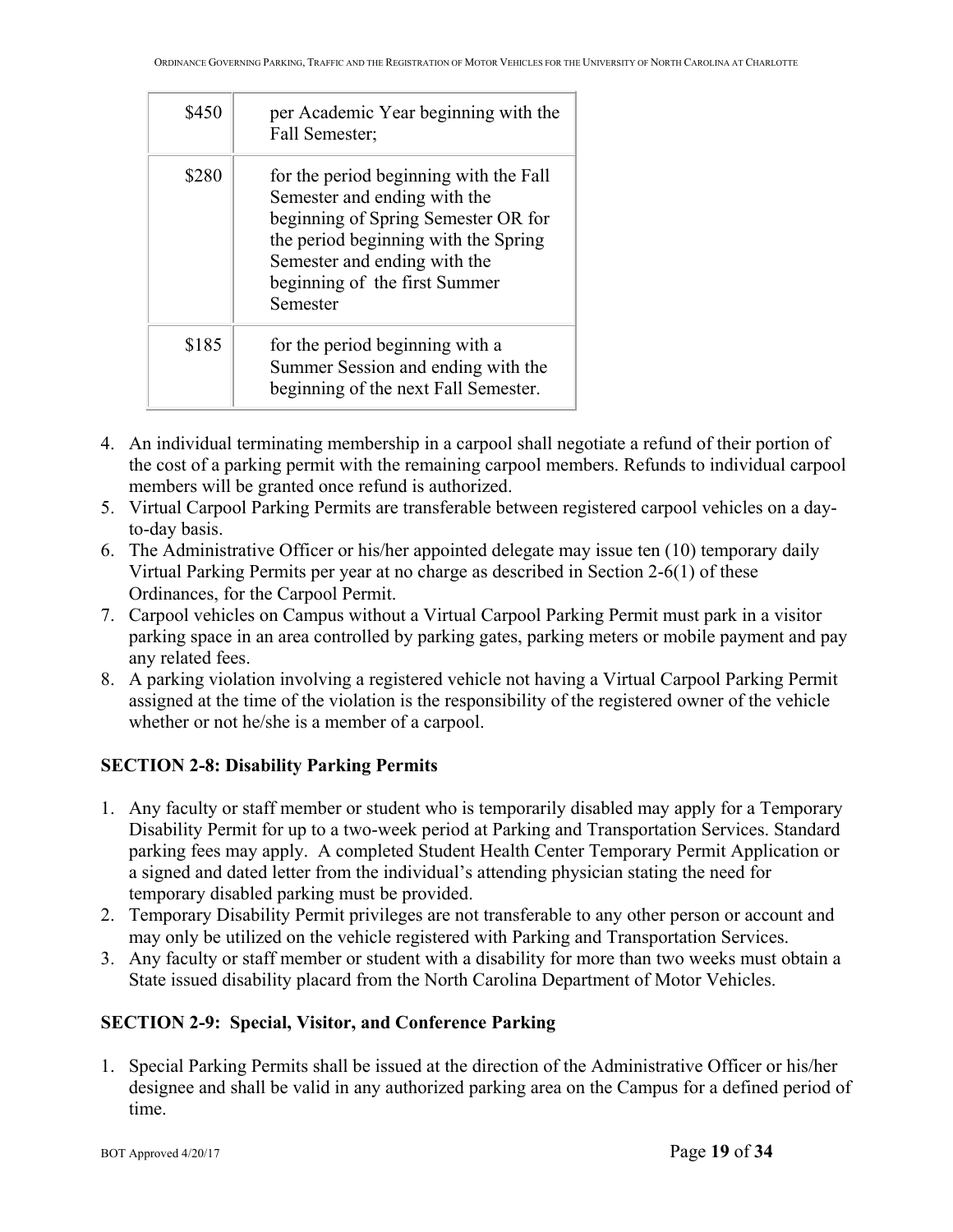- 2. Visitors may park in metered spaces or designated visitor parking.
- 3. The Administrative Officer or his/her appointed delegate is authorized to issue Conference Parking Permits for designated periods of time to persons attending seminars and conferences on Campus.
- 4. The University Conference and Facilities Coordinator shall request Conference Parking Permits from the Office of Parking and Transportation Services and shall invoice them as part of the conference costs at a rate as defined in Section 2-2. Conference Parking Permits will indicate the title of the seminar or conference, the date(s) for which the parking permit is valid and the areas authorized for parking.
- 5. A person attending a seminar or conference who does not display a Special / Conference Parking Permit is a visitor and is restricted to parking in metered zones, gated visitor areas or areas which permit the use of mobile payment.
- 6. Event hosts on campus may elect to offer a validation option where guests can park in gated visitor facilities, bring their entry ticket to the event and have the event validate the ticket to be used to exit the facility. These validations can be in to form of a type of discount or full validation. Validation amounts would then be billed back to the event host by Parking and Transportation Services.
- 7. Monies collected for conference parking shall be deposited into the UNC Charlotte Parking and Transportation Services Account.

#### **SECTION 2-10: Display of Parking Credentials**

- 1. Parking Credentials or Physical Permits are required at all times when parking on University property.
- 2. Parking Credentials or Physical Permits shall be properly displayed on the vehicles for which they are issued.
- 3. The location of a properly displayed Parking Credential or Physical Permit, unless otherwise provided by the Administrative Officer or his/her appointed delegate, shall be in accordance with the instructions in these Ordinances or as associated with the Parking Credential or Physical Permit.
- 4. The entire Parking Credential or Physical Permit shall be clearly visible and legible.
- 5. Parking Credentials or Physical Permits must be properly displayed at all times when parked at the University unless parked at a meter or in a visitor parking area.
- 6. Physical Parking Permits shall be displayed (hung) from the interior rearview mirror of the (front) windshield with the valid date(s) and vehicle information facing the front windshield when such vehicles are parked on Campus.
- 7. If a printed Physical Parking Permit is used, it must be clearly visible on the driver's side front windshield or dash with the valid date(s) and vehicle information facing the front windshield when such vehicles are parked on Campus.
- 8. Physical Parking Permits are not transferable to another person and may only be used on a vehicle registered with UNC Charlotte Parking and Transportation Services.
- 9. Motorcycle and moped permits are digitally assigned to the eligible motorcycle/moped owners.
- 10. Vehicles who have registered their Virtual Parking Permit with their vehicle license plate, must pull in to a parking space so that license plate on the rear of the vehicle can be easily seen from the drive lane, unless vehicle has a state-issued front license plate or plate issued by UNC Charlotte Parking and Transportation Services.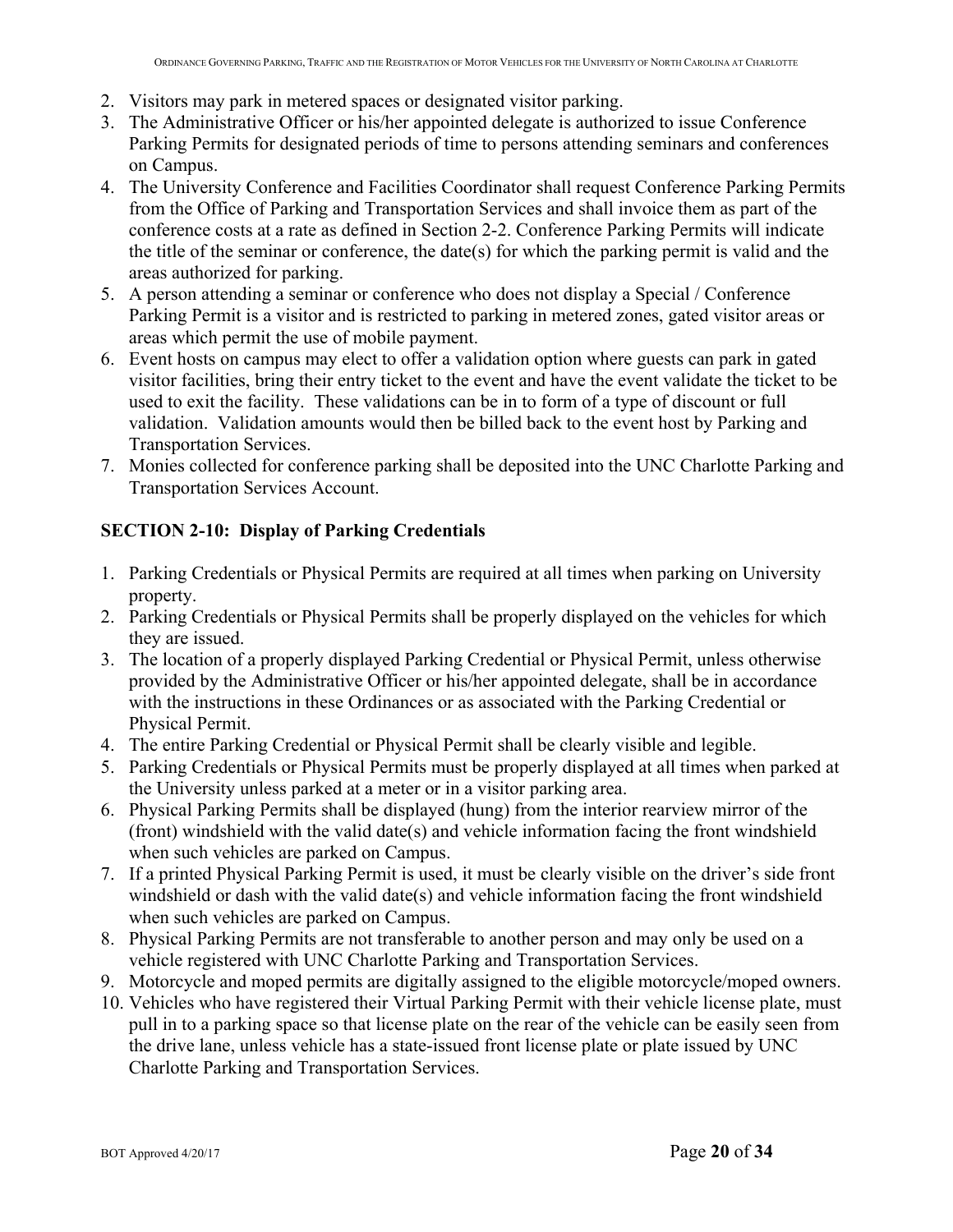#### **SECTION 2-11: Fraudulent, Counterfeit, Altered or Unauthorized Display of Physical Parking Permits or Parking Credentials**

- 1. No person shall obtain, attempt to obtain, or use in a manner contrary to these Ordinances an altered, stolen, counterfeit, or improperly issued Physical Parking Permit or Parking Credential or shall assist in such an offense. Fraudulent registration of a vehicle shall include the provision of a false name, address, university ID number, vehicle license plate, or any other information known to be false.
- 2. No person shall display a Physical Parking Permit or Parking Credential on a vehicle that was not issued to that person for use with that specific motor vehicle.
- 3. No person shall display a lost, stolen, counterfeit, or an altered Physical Parking Permit or Parking credential or a Physical Parking Permit or Parking Credential issued to another person.
- 4. Valid University-Issued Physical Parking Permits or Parking Credentials are non-transferable and may only be obtained through the Parking and Transportation Services Office.

## **ARTICLE III PARKING CONTROL**

## **SECTION 3-1: General**

- 1. The control of parking on Campus is required to protect the health and safety of faculty, staff, students, and visitors and to permit the conduct of University business. Responsibility for finding a legal parking space rests with the vehicle operator. Vehicle operators shall obey any parking sign or control device placed in accordance with the provisions of these Ordinances unless otherwise directed by police officer or other official.
- 2. The Administrative Officer or his/her appointed delegate, in his/her discretion, is authorized to install signs in conspicuous places prescribing a maximum permissible time that a vehicle may park in any parking area or parking lot. No person shall park a vehicle for a period of time longer than that indicated by such signs.
- 3. The Administrative Officer or appointed delegate, in his/her discretion, is authorized to create lines, signs, or other markings to indicate a particular angle or manner of parking in a parking area.
- 4. No person shall park a vehicle except at the angle or in the manner so indicated, and no person shall park a vehicle in such a manner as to occupy more than the space indicated with lines, signs or markings for one vehicle.
- 5. The absence of "No Parking" or "Fire Lane" signs or lack of curb paint cannot be interpreted as meaning that parking is permitted.
- 6. Parking is prohibited in all areas except those specifically authorized in these Ordinances.
- 7. A valid license plate must be clearly displayed on a vehicle at all times while on campus property, per N.C.G.S. 20-63(g).

## **SECTION 3-2: Parking in Accordance with Parking Permits**

1. No person shall park a motor vehicle within any area other than the one authorized by a Virtual or Physical Parking Permit associated with the motor vehicle. Vehicles associated with a Virtual or Physical Parking Permit in accordance with these Ordinances may park only as indicated by use of those Virtual or Physical Parking Permits and their related restrictions.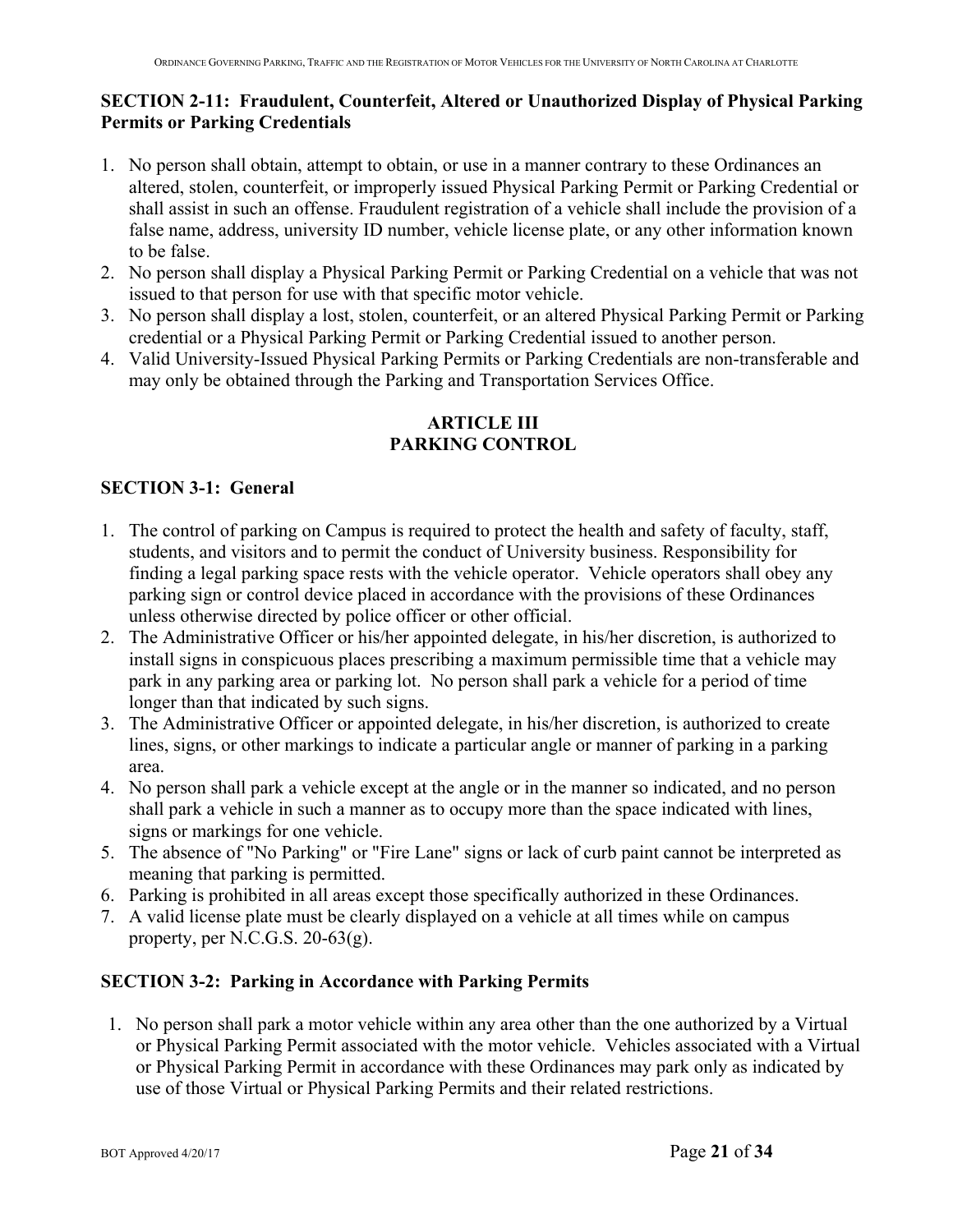# **SECTION 3-3: Metered Spaces**

- 1. The Administrative Officer or his/her appointed delegate is authorized to designate, at his/her discretion, locations for the installation of parking meters or multi-space parking pay stations or use of mobile payment on Campus.
- 2. All persons with delegated authority to enforce the observance of traffic, parking, and registration of motor vehicles on the Campus are hereby authorized and directed to enforce the parking time limits prescribed by these parking meters, multi-space parking pay stations or mobile payment application.
- 3. Metered parking and mobile payment shall be enforced at all times, except during University holidays.
- 4. Vehicles associated with the "N" parking designation and parked on Campus between the hours of 8:00 a.m. and 3:00 p.m. must park at meters, in visitor decks or use mobile payment in an approved visitor space and pay the required amount.
- 5. The operator of any vehicle, including those with Virtual or Physical Parking Permits, parked at a metered space must pay the meter fee.
- 6. When a meter is broken the operator must move the vehicle to another metered space.

## **SECTION 3-4: Controlled-Access Lots**

- 1. To ensure availability of visitor parking and provide control of certain reserved areas, access to such areas may be controlled by:
	- a. pay-as-you-exit
	- b. pay-as-you-enter
	- c. access controlled gates
	- d. pay-on-foot station
	- e. license plate recognition
	- f. pay-by-license station
	- g. multi-space meter
	- h. mobile payment
- 2. The Administrative Officer or his/her appointed delegate is responsible for allocating premium gated areas, and collecting the premium access fee. The fee associated with this access is stated in Section 2.2.
- 3. A fee will be collected based on length of time parked in pay-as-you-enter/exit lots, not to exceed a daily, per visit fee.
- 4. No person shall enter or park in controlled-access lots during the posted hours without paying the appropriate fee or using a valid Virtual or Physical Parking Permit for that parking area as described in these Ordinances.
- 5. The fee as defined in Section 2-2 will be assessed for a lost payment ticket in a visitor parking area or for issuance of a Parking Payment Voucher.
- 6. Access to gated parking areas is non-transferable and may only be used in conjunction with the vehicle Parking Credential or Physical Permit to which the access has been assigned by Parking and Transportation Services.
- 7. Access to gated areas issued to state vehicles are valid only for the vehicle to which it is assigned by Parking and Transportation Services.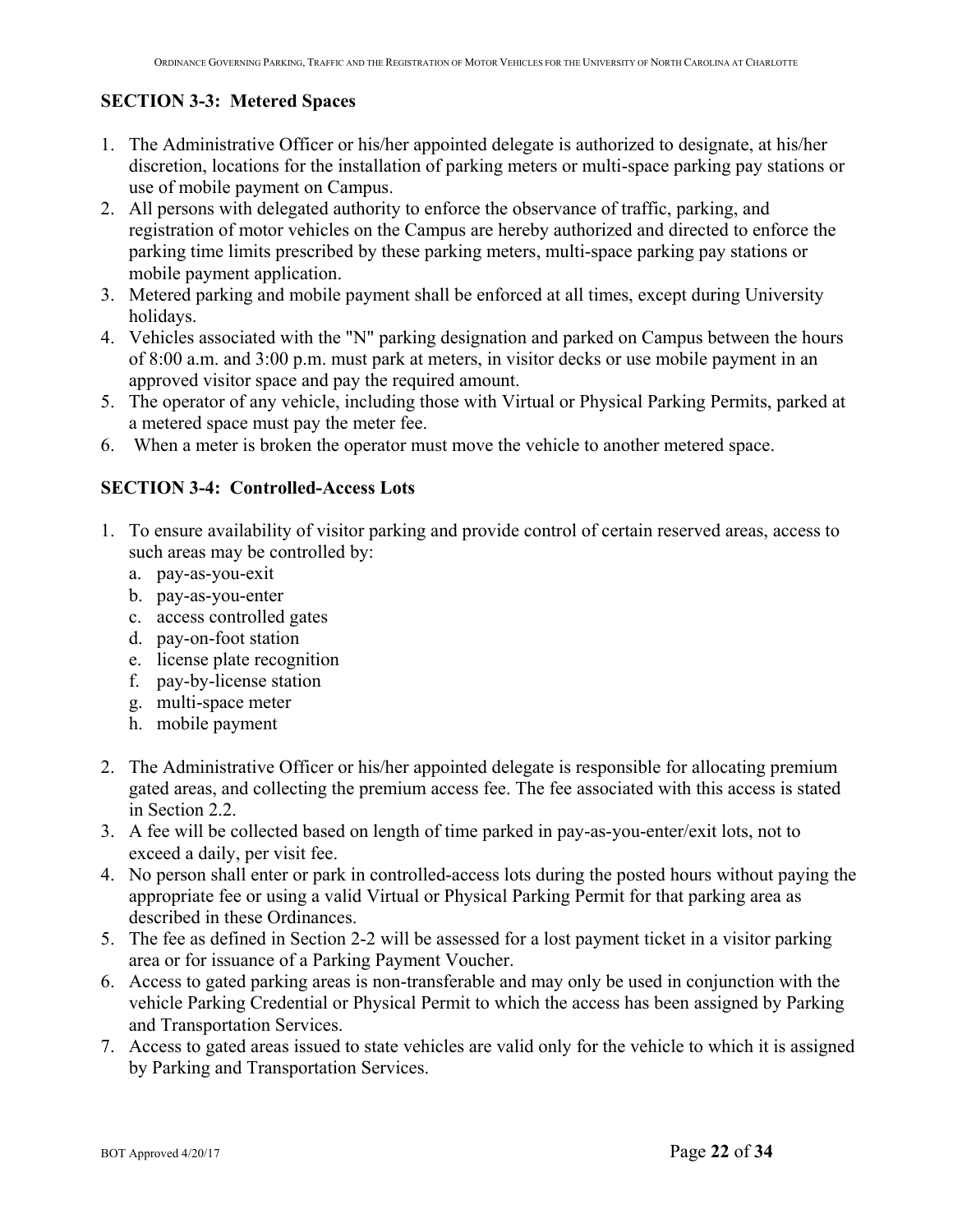# **SECTION 3-5: Reserved Parking**

- 1. A sufficient number of parking spaces shall be reserved to accommodate Service Vehicles, State-owned vehicles, motorcycles/mopeds, visitors, and to meet special needs as they arise. The Administrative Officer or his/her appointed delegate shall determine the precise location and status of reserved spaces.
- 2. The Administrative Officer or his/her designee must approve reserved spaces for individuals or departments.
- 3. Reserved parking spaces as approved by the Administrative Officer or his/her designee, except those reserved for Handicap Parking or University Owned vehicles registered to the State of North Carolina or other governmental agency, will be assessed a Reserved Parking fee as defined in Section 2-2. *The Reserved Parking Fee shall be in addition to any applicable Virtual or Physical Parking Permit fees.*
- 4. *Reserved parking spaces are intended to support restricted parking access to designated workplaces. During Large Scale Events, the University reserves the right to designate any reserved parking spaces for exclusive use of the event. Every effort will be made to provide those who have purchased a reserved space an alternative parking area to access their Campus workplace or academic facility during a Large Scale Event.*
- 5. Certain parking spaces across campus are equipped with electric vehicle charging stations (EVCS), permitting electric vehicles to charge while parking. Parking in these spaces while not actively charging your vehicle or utilizing the space with a vehicle that does not require charging may result in the vehicle being cited, immobilized or towed at the owner's expense.

## **SECTION 3-6: Bicycle Parking**

- 1. No person shall leave a bicycle parked or left in any manner that blocks a sidewalk, stairway, doorway, or accessible ramp. No person shall secure a bicycle to any light pole, tree, bench, handrail, etc. Bicycles shall be secured to bike or wave racks.
- 2. University Police or Parking and Transportation Services may impound illegally parked bicycles. Upon identification of the owner, the bicycle shall be released. In addition to impoundment, a parking citation may be issued. University Police may also issue a Campus appearance ticket or university citation.
- 3. For bicycle traffic ordinance refer to Article IV, Section 4-10.
- 4. Voluntary registration for bicycles is available through the Office of Parking and Transportation Services or University Police at no charge.
- 5. Certain bike racks on campus are reserved for the University's bikeshare program only. These racks are spread out across campus and have a different appearance than the University's standard bike racks. Visit http://pats.uncc.edu for a visual representation of these racks and a campus map of these rack locations. Bicycles unassociated with the bikeshare program that are found utilizing these racks may be cited or impounded.

## **SECTION 3-7: Grilling/Cooking and Open Flame Devices in Parking Decks or Structures**

- 1. Grills and other open flame cooking activities are prohibited, with the exception of events where the Parking Deck Expanded Tailgating Program is in effect. Prohibited items in parking decks include but are not limited to:
	- a. charcoal, propane, butane or electric grills
	- b. smokers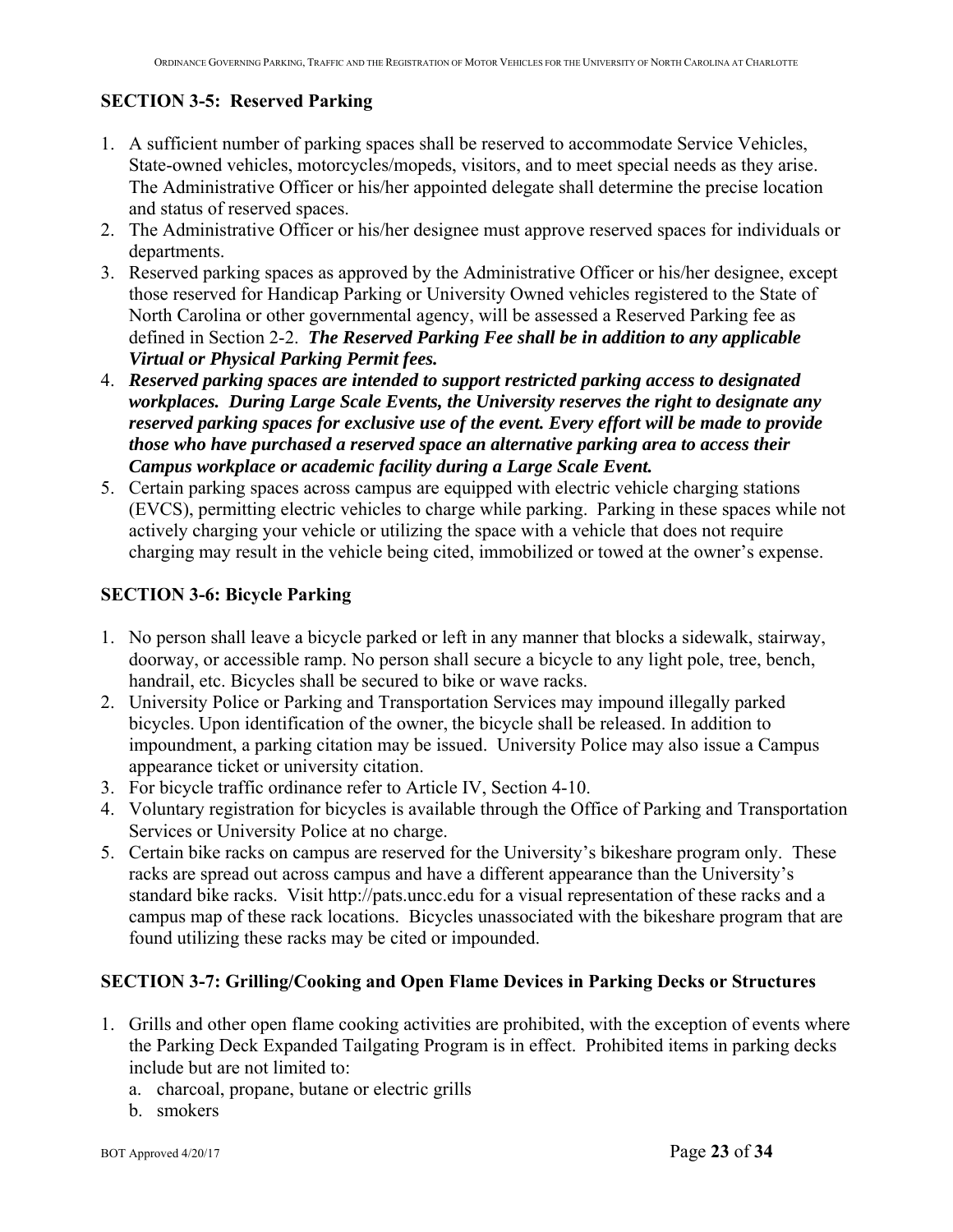- c. deep fryers
- d. generators
- 2. Parking Deck Expanded Tailgating Program
	- a. Propane grills will be permitted on the top levels of the West Deck, Union Deck and CRI Deck only.
	- b. Only those spaces on the level sections of the top of the decks will be permitted for expanded tailgating, i.e. expanded tailgating will not be permitted on the ramps between levels.
	- c. Tailgates, tailgate supplies, grills, and attendees will not be permitted in the drive lanes as this creates fire, safety, and emergency vehicular egress issues.
	- d. To accommodate tailgating activities in these areas one third  $(1/3)$  of the parking spaces will be used for parking vehicles and the other 2/3 of the parking spaces will be reserved for tailgating activities and equipment; propane grills will be permitted in these areas only.
	- e. Propane is the only fuel permitted in these locations to avoid the danger created by other fuels (sparks, ashes, tipping and spillage, etc.) and the need for ash receptacles.

#### **SECTION 3-8: Camping and other activity prohibited in Parking Decks or Lots**

- 1. Use of UNC Charlotte Parking Decks, or Lots for living accommodation purposes such as sleeping, or making preparations to sleep (including the laying down of bedding for the purpose of sleeping), or storing personal belongings, or placing any tents or other temporary shelters is prohibited.
- 2. Use of University Parking Decks or Lots to facilitate vehicle repair, maintenance, or customization shall be strictly prohibited without prior authorization from the Administrative Officer or his/her designee. Vehicles must be fully operable, completely assembled, supported by inflated tires and not supported by blocks, jacks or similar supports. Any damage to University property, as a result of such use, shall be billed back to the vehicle owner or Virtual or Physical Parking Permit holder.
- 3. Violators may have their parking privileges revoked without refund.
- 4. Use of electrical outlets and/or electrical service in parking decks or lots is prohibited unless prior written approval has been granted by Parking and Transportation Services.
- 5. Loitering or the gathering of large groups in University Parking Decks or Lots without prior written permission from the Administrative Officer or his/her appointed delegate or University Police is prohibited.

#### **ARTICLE IV TRAFFIC CONTROL**

#### **SECTION 4-1: General Regulation**

- 1. The operator of any vehicle shall obey the lawful instruction of any police officer, parking/traffic control officer and of any official traffic sign or control device placed in accordance with the provisions of these Ordinances, unless otherwise directed by a police officer.
- 2. Any moving violation of Article IV shall constitute a Traffic Offense.
- 3. These Ordinances are intended only to supplement the statewide motor vehicle laws, all provisions of which, under the terms of General Statutes 116-44.4 and 116-44.5, apply to the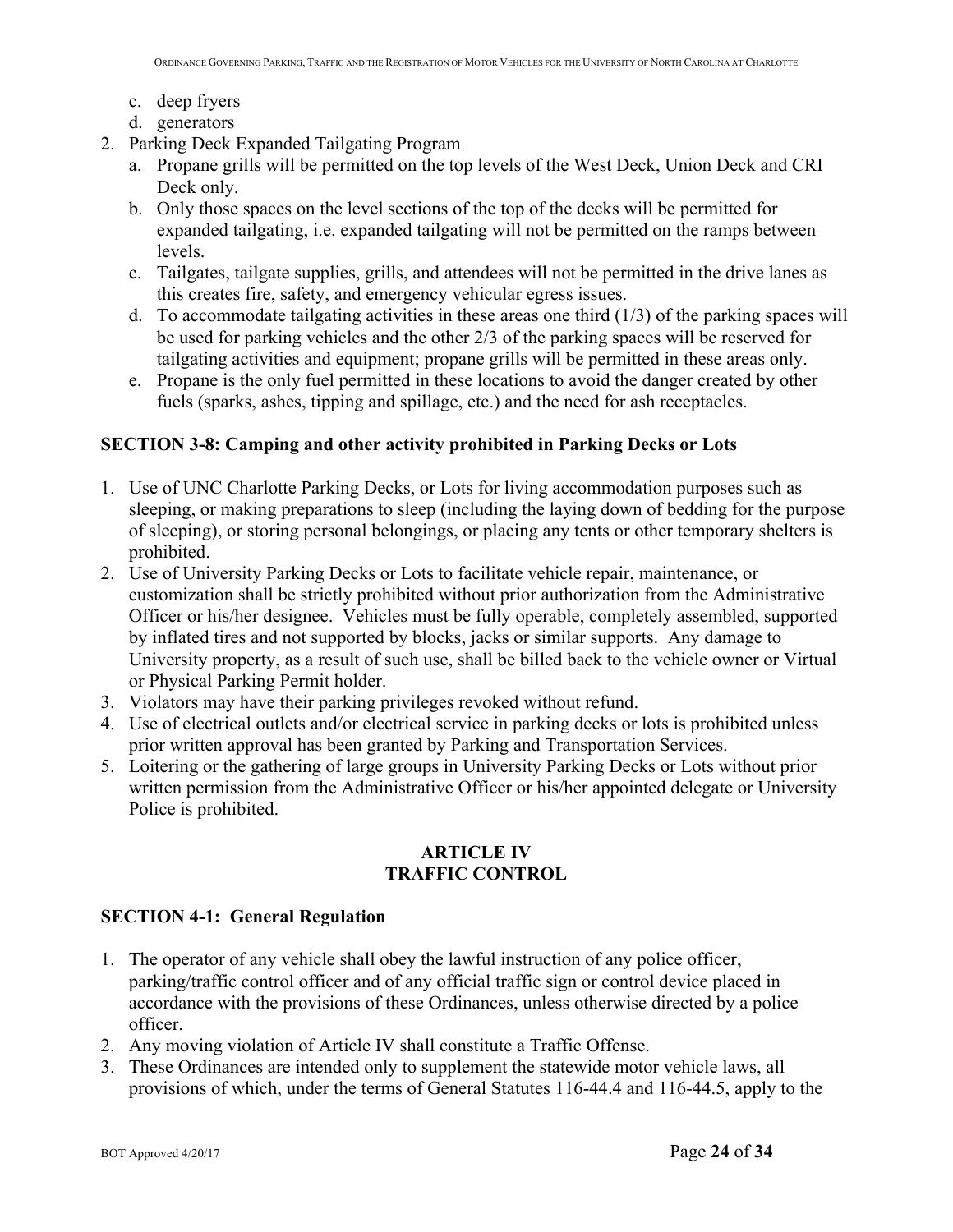University Campus. Moving violations may result in a citation to District Court, Mecklenburg County, as prescribed by North Carolina State Law.

4. Unless otherwise provided in these Ordinances, all vehicular traffic shall be restricted to paved thoroughfares and parking areas, except that bicycles may be driven or ridden upon sidewalks and walkways. This Section does not prohibit University vehicles from being driven in any area necessary to perform construction, maintenance, or service work.

## **SECTION 4-2: Speed Limits**

- 1. The maximum speed on thoroughfares on the Campus shall be 20 miles per hour for all vehicles except those emergency vehicles actually handling emergencies. The Administrative Officer or his/her appointed delegate shall install signs indicating the speed limits where they may be easily seen.
- 2. The maximum speed of 10 miles per hour is fixed for all parking areas on Campus.
- 3. A maximum speed of 35 miles per hour is hereby fixed for Alumni Way from Harris Boulevard to Cameron Boulevard.
- 4. No person shall operate a vehicle in excess of the speed limits designated in these Ordinances and/or on posted signs.

## **SECTION 4-3: Stop Intersections**

1. Pursuant to North Carolina General Statutes, the Administrative Officer or his/her appointed delegate shall erect signs at intersections which require vehicle operators to come to a full stop on the streets designated as stop streets. Whenever any such sign is erected, no person shall fail to stop in obedience to the stop sign and to yield the right-of-way to vehicles being operated on the through streets.

#### **SECTION 4-4: Vehicular Traffic at Marked Crosswalks; Sidewalks**

1. Pedestrians have the right of way in crosswalks and sidewalks at all times. No vehicle operator shall fail to stop and yield the right-of-way when there is a pedestrian in a crosswalk.

## **SECTION 4-5: Pedestrian Obstructing Traffic**

- 1. No pedestrian shall walk or remain on any street, roadway, alley, driveway, parking lot, or parking area in such a careless, negligent, or willful manner so as to endanger his safety or to constitute an unreasonable impediment to lawful vehicular traffic.
- 2. Pedestrians are required to obey all traffic control devices including "Don't Walk" lights.

## **SECTION 4-6: Signs and Devices**

- 1. The Administrative Officer or his/her appointed delegate shall erect regulatory signage at appropriate locations on Campus.
- 2. No person shall operate a vehicle in a direction opposite to that indicated by signs or markings installed pursuant to these Ordinances.
- 3. When stop signs are installed or when clearly marked stop lines are painted upon any roadways intersecting any other roadways pursuant to these Ordinances, vehicle operators shall stop at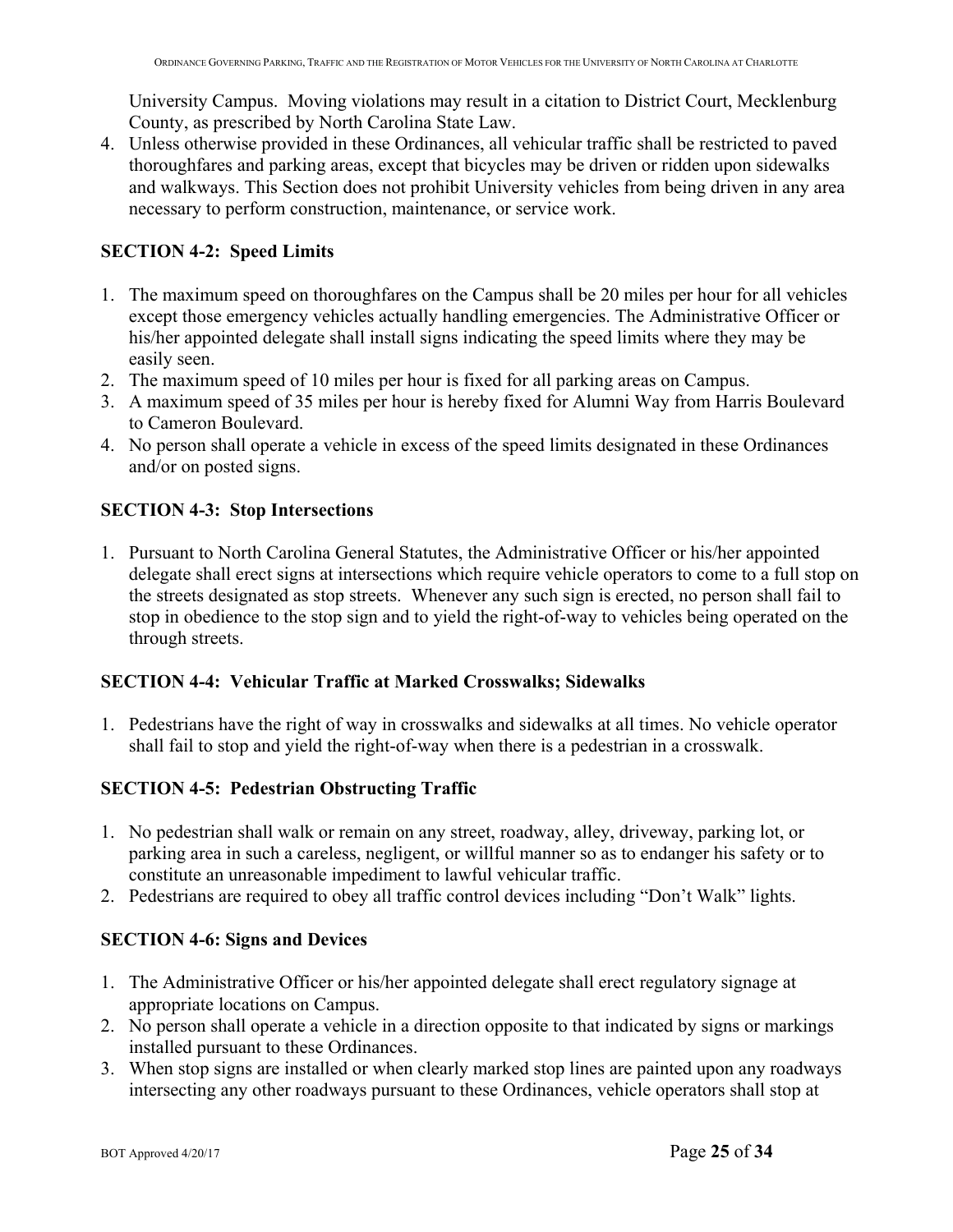every such sign or stop line except when directed otherwise by a police officer, parking/traffic control officer or by a traffic control signal.

- 4. When yield signs are erected, placed, or installed, upon any streets or roadways intersecting any other streets or roadways, vehicle operators shall yield at every such sign, except when directed otherwise by a police officer, parking/traffic control officer, or by a traffic control signal.
- 5. No person shall, without lawful authority, alter or attempt to alter, deface, injure, knock down, or remove any official traffic or parking control sign or service or any part thereof.

## **SECTION 4-7: Prohibited Use of Streets**

- 1. In addition to specific controls over parking and motor vehicle operation contained in these Ordinances, the controls set forth in this Section are established to reduce the likelihood of interference with the mission of the University and to protect the health, safety and property rights of all persons on the Campus.
- 2. No person shall use the public vehicular areas of the Campus of the University for the purpose of advertising, selling or offering for sale by sign, poster, drawing or photograph, by crying out, or by using any loud speaker or musical instrument.
- 3. This section shall not be deemed to prohibit the sale or delivery of goods to dining halls or other duly authorized selling agencies of the University, or to prohibit the sale of groceries and other necessary household commodities to residents of housing operated, owned, or sponsored by the University. The Administrative Officer or his/her appointed delegate may authorize the selling of articles, commodities, or services by student organizations chartered by the Chancellor or the Student Government Association of the University on the Campus, but not for the use of any vehicle other than as provided in these Ordinances.
- 4. The Administrative Officer or his/her appointed delegate shall have the authority to close any street, roadway, alley, driveway, parking area, or any portion thereof on the Campus of the University when it shall appear necessary for the purpose of an event, construction or maintenance work, or for the protection of pedestrians. When proper signs, barriers, or obstructions have been erected to give notice of such closing, no person shall drive into or upon such street, roadway, alley, driveway, parking lot, or portion thereof.
- 5. No person, firm, or corporation shall throw, dump, or place in any manner any trash, garbage, or any other articles or substances on any street, roadway, alley, or on any place where such matter may be blown, washed, or fall upon any such public vehicular area. This Section shall not be deemed to prohibit any construction or maintenance work.

## **SECTION 4-8: Interference with Traffic**

1. No person shall park or stop a vehicle in such manner as to interfere with normal vehicular or pedestrian traffic.

## **SECTION 4-9: Skateboards, Roller Skates, In-line Skates, and Hoverboards**

- 1. Skateboards, roller skates, in-line skates, and hoverboards may be used for point-to-point transportation on sidewalks and other pedestrian areas of the Campus.
- 2. Skateboards, roller skates, in-line skates, and hoverboards may not be used on streets or any parking area.
- 3. Skateboards, roller skates, in-line skates, and hoverboards may not be used inside any Campus buildings.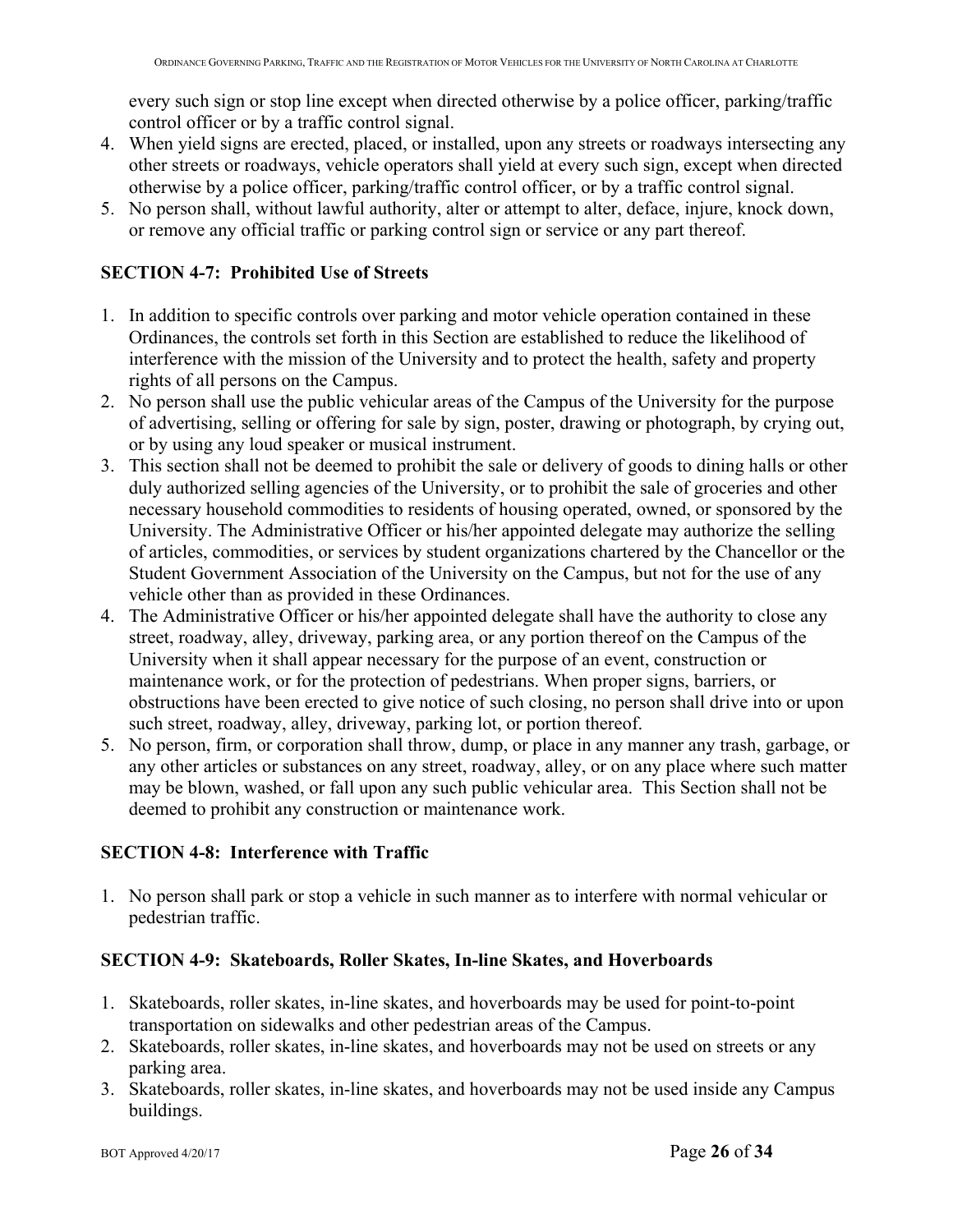- 4. No person using a skateboard, roller skates, in-line skates, or hoverboard shall engage in trick riding on Campus. Trick riding is defined as any type of movement where the wheels of the skateboard, roller skates, in-line skates, or hoverboard are deliberately removed from contact with the surface in a repetitive procedure.
- 5. Reckless operation and excessive speed of skateboarders, roller skaters, in-line skaters, and hoverboard riders shall also constitute a Traffic Offense.
- 6. Skateboarders, roller skaters, in-line skaters, or hoverboard riders must yield the right-of-way to pedestrians and persons in wheelchairs.
- 7. Persons sixteen years of age or older who violate this Section may receive a Traffic Offense violation citation.
- 8. Persons younger than sixteen years of age who violate this Section may have their skateboard, roller skates, in-line skates, or hoverboard confiscated by University Police. In such cases, the offending juvenile must contact his/her parent for a conference to explain these Ordinances to the parent and juvenile. The University will return the confiscated property at the end of the conference.
- 9. Repeated violations by persons younger than sixteen years of age may result in restriction of Campus visitation and use of facilities or referral to juvenile authorities.

# **SECTION 4-10: Bicycles**

- 1. Bicycles may be operated on the streets, parking lots, sidewalks, and Campus grounds.
- 2. Bicycles may not be operated in any Campus Parking Decks.
- 3. Bicycles must be walked to and from University-supplied bicycle lockers located within parking decks.
- 4. Whenever a bicycle is operated on a street, the operator must follow all rules of the road for motor vehicles.
- 5. Whenever a bicycle is operated on a sidewalk, the operator must yield to all pedestrians and wheelchairs. Excessive speed or reckless operation of a bicycle on a sidewalk shall constitute a Traffic Offense.
- 6. Except when operated on designated bicycle paths, which paths are indicated by official university signage, bicycles may be operated only on paved surfaces and at a reasonable speed. Operation of a bicycle in violation of the immediately preceding sentence, or operation of a bicycle in a manner that causes damage to University property, including, but not limited to, grass or landscaping, is a Traffic Offense.
- 7. University Police officers on bicycles are exempt from excessive speed restrictions when responding to emergencies so long as the police officer utilizes a bell, whistle, or other audible warning device when approaching pedestrians.
- 8. For bicycle parking ordinance refer to Article III, Section 3-6.

# **SECTION 4-11: Service Vehicles**

- 1. The use of Service Vehicles on Campus is subject to University Policy 604.3, Service Vehicles. To the extent that Policy 604.3 may conflict with these Ordinances, these Ordinances prevail.
- 2. Service Vehicles shall not use the following during normal work hours, 8:00 a.m. to 5:00 p.m., Monday through Friday:
	- a. the sidewalk areas between the McEniry Building and the Prospector;
	- b. the sidewalk areas between the Auxiliary Services Building and the McEniry Building;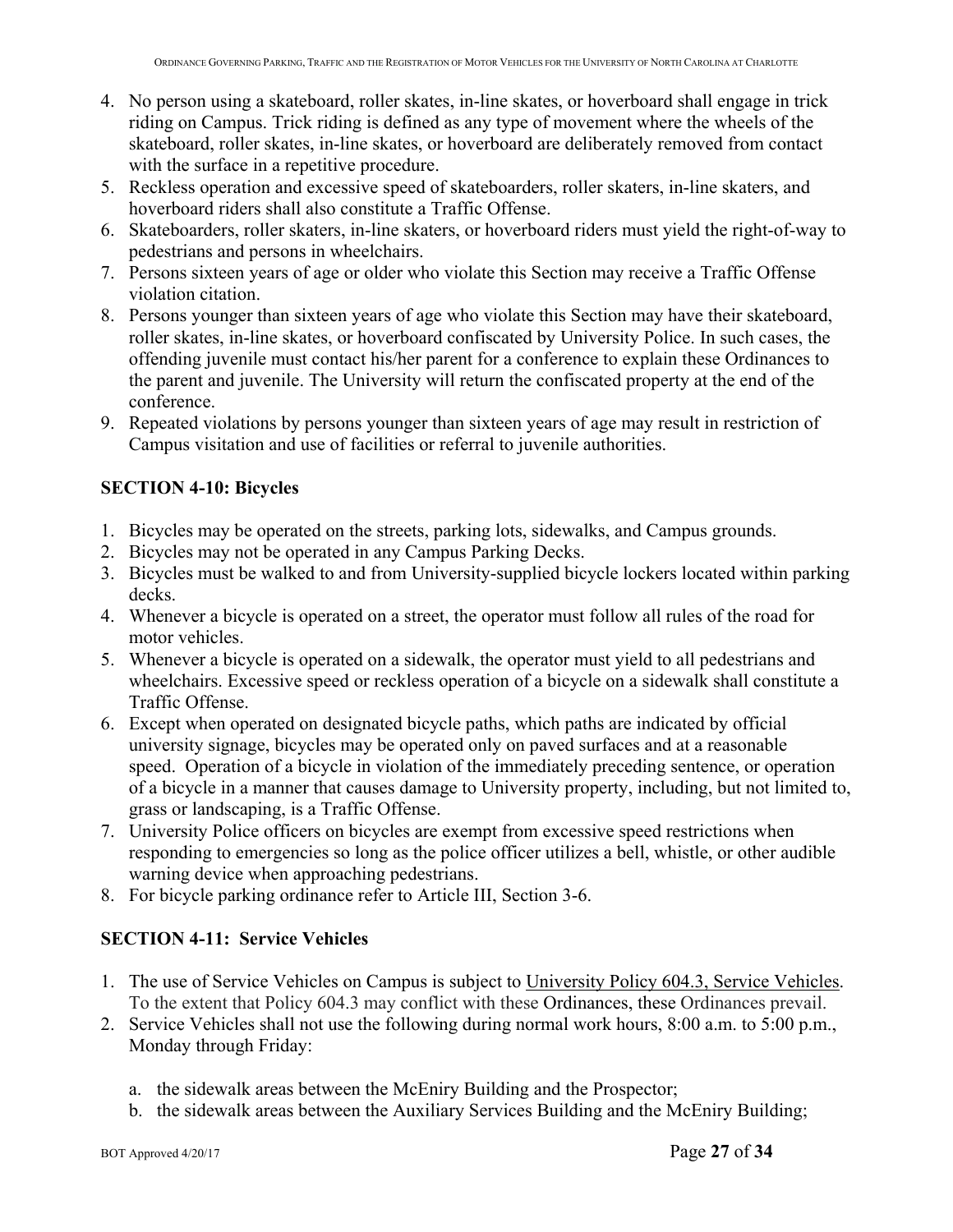- c. the sidewalk areas between the Auxiliary Services Building and the C. C. Cameron Applied Research Center;
- d. the quad area immediately adjacent to the Belk Tower;
- e. the plaza area adjacent to the College of Education and the College of Health and Human Services;
- f. the sidewalks adjacent to Barnard, Macy, Denny, Garinger, and Winningham buildings;
- g. the sidewalks leading from the Reese Building to the high-rise Residence Halls and to Memorial Hall;
- h. all brick paved areas, unless the destination facility is not accessible via an alternative rout; and.
- i. parking lot 16A.
- 3. Service Vehicles shall avoid travel in the central area of Campus and pedestrian routes to and from the Residence Halls when students are changing classes if schedules can be altered. Only those Service Vehicles with a destination of a central Campus facility shall be in that area. If a Service Vehicle must travel in the central area of Campus when pedestrians are present, cart speeds shall be reduced to a walking pace. Operators shall either stop or go around groups of people.
- 4. No person shall operate a Service Vehicle in the Colvard Arcade at any time.
- 5. Operators shall park Service Vehicles so that they do not obstruct normal egress to and from buildings or block exits or paths of pedestrian travel on sidewalks.
- 6. Persons shall load equipment onto Service Vehicles so that it does not create a hazard to pedestrians and does not exceed the width of the Service Vehicle.
- 7. Passengers in Service Vehicles shall be seated at all times.
- 8. Passenger capacity or other published safety considerations proposed by the manufacturer of a Service Vehicle shall not be exceeded. Passengers shall keep all hands and feet inside Service Vehicles.
- 9. No person shall use a Service Vehicle to tow any equipment, unless it is properly equipped to do so (i.e., trailer hitches, etc.).
- 10. The University shall assign a number to all Service Vehicles and affix the number to the front and the rear of the vehicle. The numbers shall be a minimum of four (4) inches high and contrast with the color of the Service Vehicle so they can be easily seen.
- 11. A non-University Service Vehicle shall not be used on Campus without written authorization from the Director of Parking and Transportation Services or his/her appointed delegate.
- 12. Each Department shall be responsible for disseminating these Ordinances to all University staff members who operate Service Vehicles and ensuring that appropriate corrective actions are taken when violations of these Ordinances are reported.
- 13. Violations under this Section shall be referred to the Department Head responsible for the Service Vehicle. If a Service Vehicle cannot be identified, violations shall be referred to the Department of Police and Public Safety.
- 14. In addition to administrative referrals above, operators of Service Vehicles may receive civil penalty citations for violations of these Ordinances.
- 15. The Vice Chancellor for Business Affairs must approve the purchase of Service Vehicles.
- 16. Section 4-11 shall not apply to University approved motorized wheel chairs or University SafeRide vehicles transporting persons with disabilities.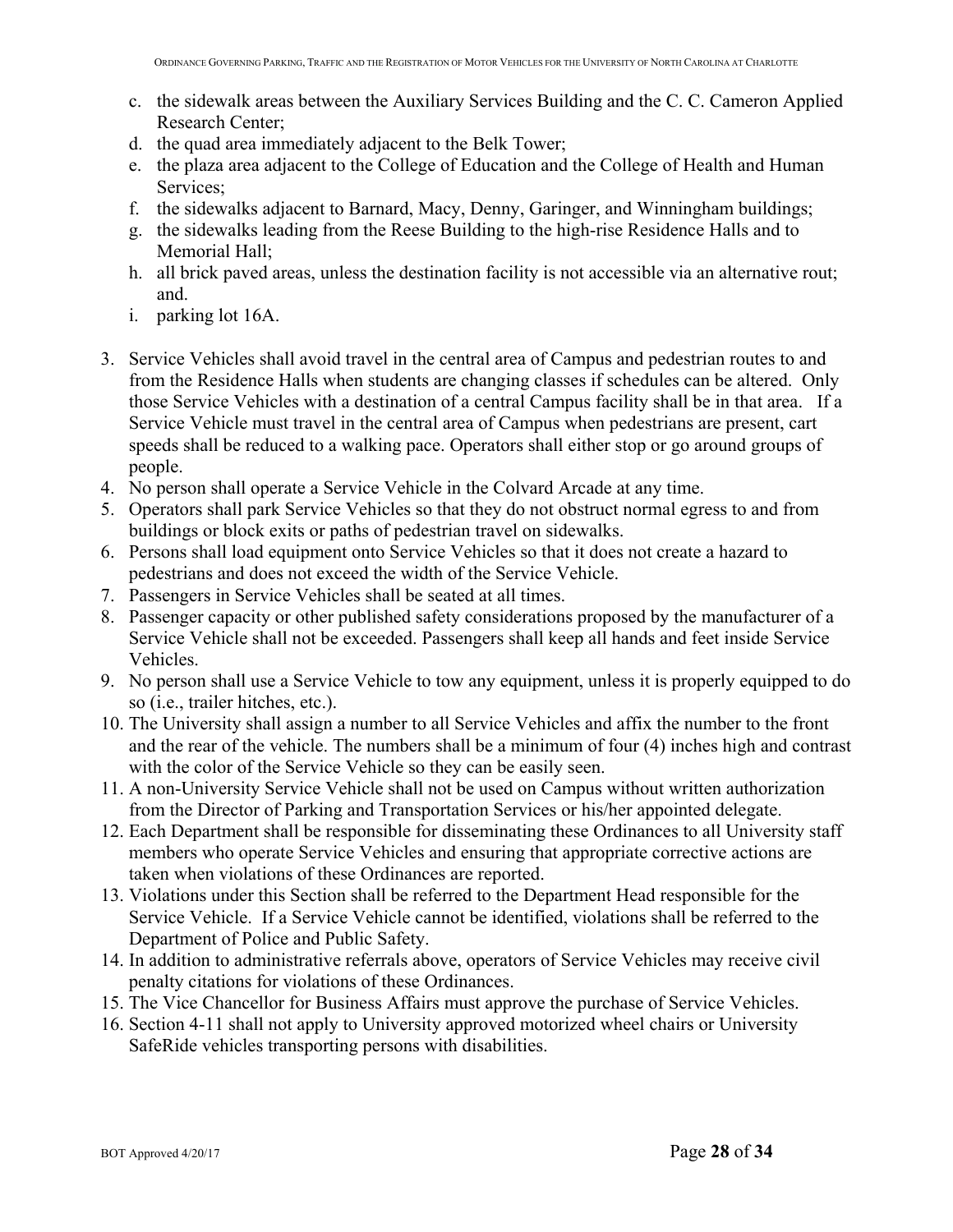#### **SECTION 4-12: Reporting Accidents**

1. Any person required by law to make a report of an accident on Campus involving motor vehicles shall also make a report of such accidents to the Department of Police and Public Safety.

#### **ARTICLE V CITATIONS, PENALTIES AND COLLECTIONS**

#### **SECTION 5-1: Violation Notices**

- 1. The Administrative Officer or his/her appointed delegate shall issue citations to persons who violate these Ordinances. The Administrative Officer or his/her appointed delegate shall prescribe citations. Any person who receives a citation shall cooperate fully with the appropriate authorities and furnish any requested information and documents.
- 2. Parking citations shall be conspicuously affixed to vehicles or generated electronically and emailed or mailed to the primary email/physical address associated with the registered vehicle or Virtual or Physical Permit owner. Traffic citations shall be given to the vehicle operator at the time the operator violates these Ordinances or other law.
- 3. Citations for tampering with parking equipment, failure to pay at a visitor parking area, vehicle tailgating in or out of parking facility and Parking Payment Vouchers will be issued by mail or email. Evidence of equipment tampering or evidence that the vehicle did in fact fail to properly submit payment or legally enter or exit a parking facility will be maintained by Parking and Transportation Services. The evidence can be scheduled and viewed by the cited party at the Parking and Transportation Services office during normal business hours.
- 4. Any student or faculty/staff member who uses his or her Parking Credential or Physical Parking Permit to allow any vehicle other than the one registered to the Parking Credential or Physical Parking Permit to enter or exit from a visitor parking facility shall be held responsible for payment of the maximum daily parking rate, any citations issued and issued a Parking Payment Voucher for each vehicle allowed to exit.

a. Photographic and/or electronic data is an acceptable method to verify the misuse.

5. Any vehicle operator found using a lost, stolen or altered credential on any vehicle will have the vehicle immobilized or towed, cited for *Forged, Altered or Stolen Credential* (Section 5.2) and will be referred to the Dean of Student's Office for violation of the Code of Student Responsibility.

## **SECTION 5-2: Penalties**

1. Any person violating any provisions of these Ordinances or a regulation issued pursuant hereto is subject to a civil penalty as indicated in the following schedule:

| Violation # | Violation                                                                                                                  | <b>Penalty</b> |
|-------------|----------------------------------------------------------------------------------------------------------------------------|----------------|
| 01          | Improper Display Or Use Of Parking Permit or Parking<br>Credential<br>(not clearly visible or not displayed as instructed) |                |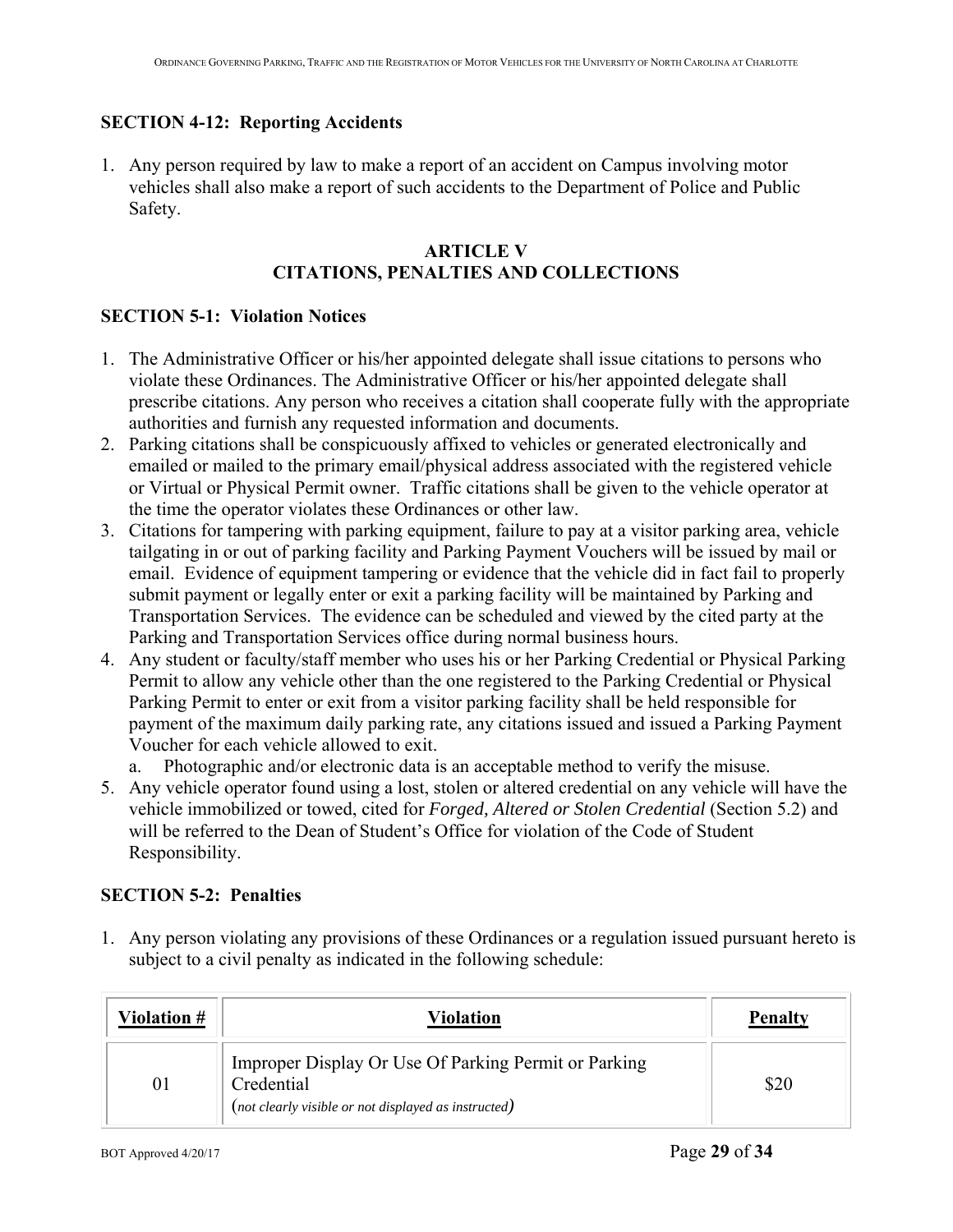| 29 | Failure to Display Issued Parking Permit or Credential<br>(issued permit or credential not visible in/on vehicle)                                                                                                                                                                                 | \$20                                                                      |
|----|---------------------------------------------------------------------------------------------------------------------------------------------------------------------------------------------------------------------------------------------------------------------------------------------------|---------------------------------------------------------------------------|
| 22 | Shared Permit / Credential Violation                                                                                                                                                                                                                                                              | \$60                                                                      |
| 31 | Failure to pay Visitor Parking fee at designated Visitor<br>Parking Deck or metered area<br>(departing visitor parking deck by any means other than paying the appropriate<br>fee before exiting). This penalty is in addition to Parking Payment Voucher,<br>issued as set forth in Section 2-2. | \$50                                                                      |
| 04 | Meter or Mobile Payment Time Violation                                                                                                                                                                                                                                                            | \$30                                                                      |
| 02 | Line Straddling or Other Improper Parking Method<br>(includes backing in to parking space without an approved front license plate,<br>prohibiting the vehicle's license plate number to be read from the drive lane as<br>per Section $2-10(10)$                                                  | \$30                                                                      |
| 03 | Parking In A No-Parking Area                                                                                                                                                                                                                                                                      | \$50                                                                      |
| 05 | Parking In An Improper Area For The Virtual or Physical<br>Parking Permit                                                                                                                                                                                                                         | \$40                                                                      |
| 25 | <b>Registration Violation</b>                                                                                                                                                                                                                                                                     | \$60                                                                      |
| 07 | Parking On The Grass                                                                                                                                                                                                                                                                              | \$50                                                                      |
| 10 | Parking Without A Valid Virtual or Physical Parking Permit                                                                                                                                                                                                                                        | \$80                                                                      |
| 24 | Manually forcing a gate arm open, removing a gate arm,<br>breaking a gate arm or removing, attempting to remove or<br>tampering with license plate recognition cameras                                                                                                                            | \$80 (plus any<br>cost to repair<br>or replace<br>damage to<br>equipment) |
| 95 | Removing, attempting to remove or tampering with an<br>immobilization device (boot)<br>(This penalty is in addition to boot removal fee as described in Section 2-2(9) of<br><i>this ordinance</i> )                                                                                              | \$80 (plus any<br>cost to repair<br>device or to<br>replace device)       |
| 16 | Parking in a Restricted Parking Area or Space                                                                                                                                                                                                                                                     | \$80                                                                      |
| 15 | Improper Use of Parking Area<br>(Includes violation of Section 3-8 of this ordinance)                                                                                                                                                                                                             | \$80                                                                      |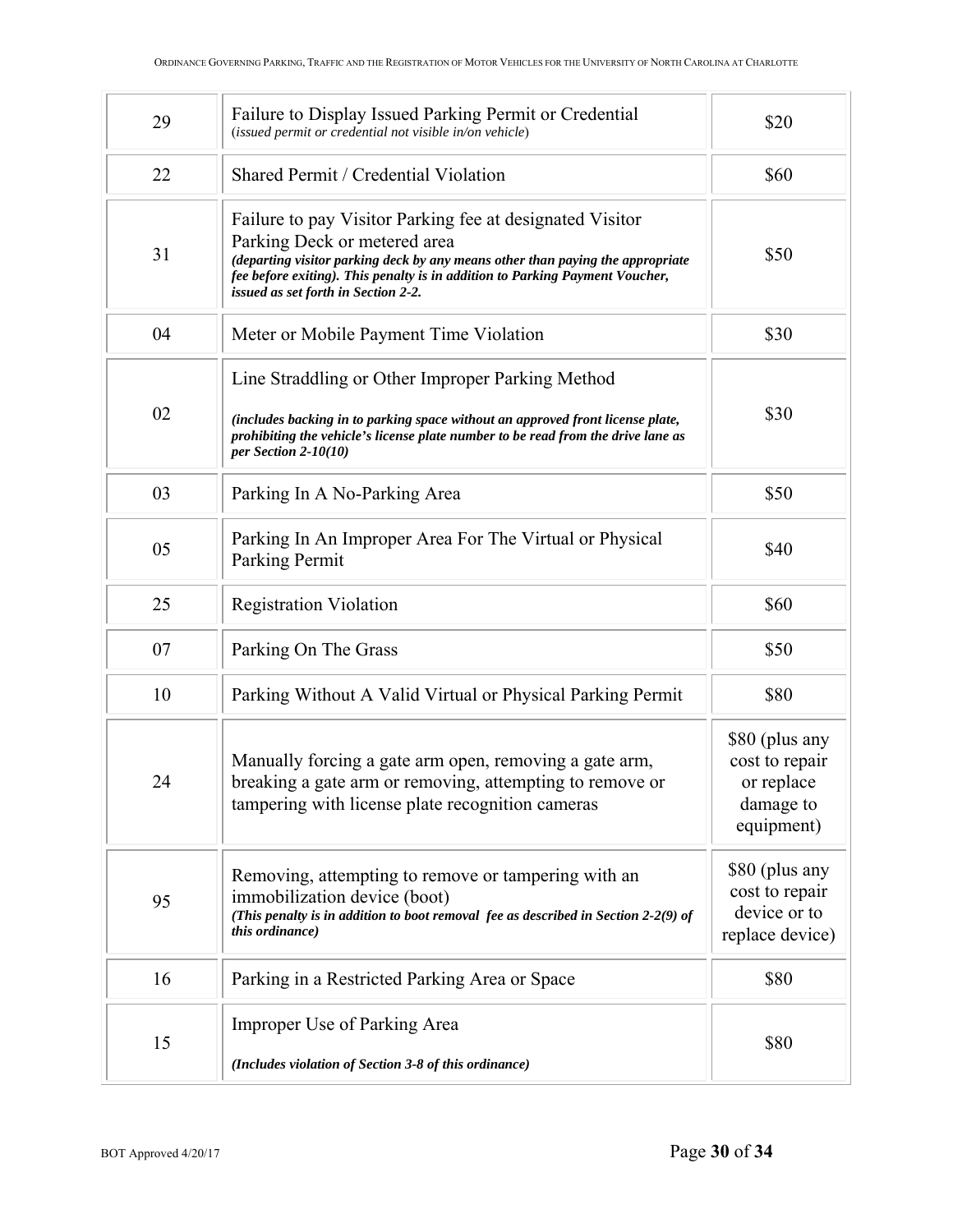| 08 | Blocking Traffic, Crosswalk, Pedestrian Access or Bus Pull-<br>Off                 | \$80                                                           |
|----|------------------------------------------------------------------------------------|----------------------------------------------------------------|
| 14 | Traffic Offense                                                                    | \$50                                                           |
| 11 | Parking In A Tow-Away Zone or Fire Lane                                            | \$150                                                          |
| 17 | Parking In A Reserved Space.                                                       | \$150                                                          |
| 12 | Parking In Or Blocking Access To A Space Or Accessibility<br>Ramp For The Disabled | \$250                                                          |
| 13 | Forged, Altered or Stolen Credential or Physical Permit                            | Equal to the cost<br>of an annual<br>virtual parking<br>permit |
| 21 | Illegal Parking or Storage of a Bicycle                                            | \$40                                                           |

## **SECTION 5-3: Payment of Penalties**

- 1. The penalty for the first violation issued to one person in an Academic Year, if paid within ten business days from date of issue, will be discounted fifty percent (50%), with the exception of the penalty for, false or fraudulent Virtual or Physical Parking Permits, Parking Credentials, failure to pay visitor parking fee or Parking In or Blocking Access to a Space or Accessibility Ramp For The Disabled. All subsequent penalties must be paid at full value.
- 2. Penalties not paid will be assessed as follows:
	- a. **Students**: May be charged to the individual's student account with the University and treated as any other debt due the University, or student account placed on hold
	- b. **Staff/Faculty**: Deducted from member's payroll check.
	- c. **Visitors**: Billed to the individual's address.
- 3. Any outstanding account balances must be paid to zero before purchasing a Virtual or Physical parking Permit.
- 4. A penalty assessed against a visitor to the Campus, unless paid or properly appealed within ten (10) business days following the date of violation, may result in the issuance of an enforcement warrant as a violation of North Carolina General Statutes.

# **SECTION 5-4: Vehicle Towing or Immobilization**

- 1. The Administrative Officer or his/her appointed delegate and University Police officers shall have the authority to remove to a place of storage or to immobilize by attaching a device to prevent its removal, any vehicle:
	- a. receiving four (4) or more citations, seven (7) or more parking vouchers, a combination of 7 citations and/or parking vouchers, or \$250 or more in fees/fines which remain unpaid on one or more vehicles registered to the same individual.
	- b. parked in any manner other than as provided in these Ordinances.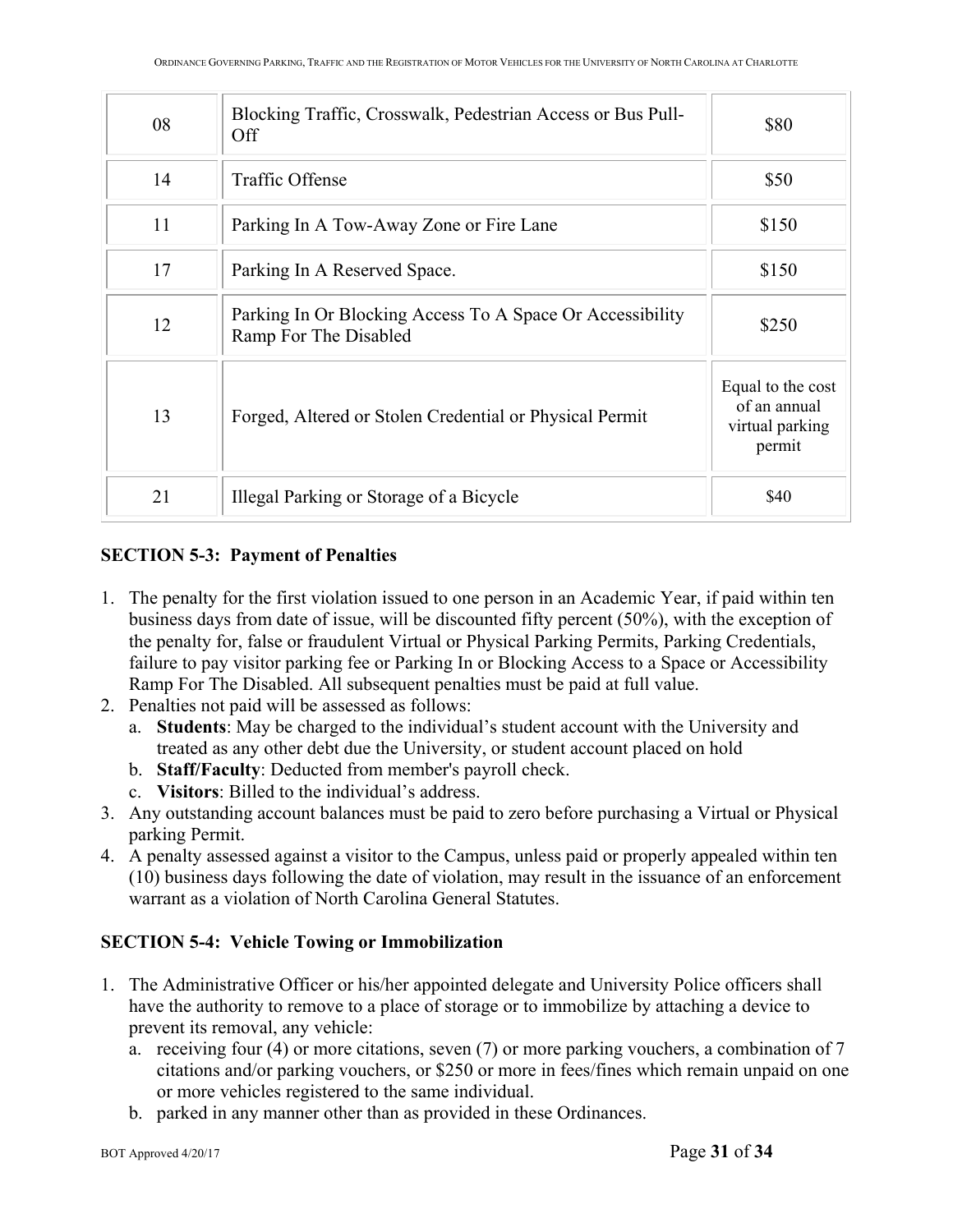- c. blocking the proper movement of any other vehicle to or from lawful parking spaces or bus stops/pull-offs for a period longer than five minutes.
- d. parking in a space designated as reserved, including but not limited to
	- i. spaces designated for University personnel as approved by the Administrative Officer or his/her delegate.
	- ii. spaces designated for University and/or State Vehicles as approved by the Administrative Officer or his/her delegate.
- e. parked on a sidewalk or crosswalk, on grass or lawn, or on the roadway side of a vehicle stopped or parked at the edge or curb of a street or roadway.
- f. vehicles with mechanical problems, left in an unauthorized area in excess of time authorized by University Police or Parking and Transportation Services.
- g. owned or operated by a student who is prohibited from parking a vehicle on Campus or in a specifically designated Campus location as a sanction resulting from a disciplinary proceeding conducted under the UNC Charlotte Code of Student Responsibility.
- 2. The Administrative Officer or his/her appointed delegate and University Police officers shall have the authority to immobilize by attaching a device to prevent its removal, any vehicle:
	- a. failing to display a license plate and/or the vehicle identification number or the vehicle is otherwise rendered unidentifiable by Parking and Transportation Services or the Department of Motor Vehicles.
- 3. The owner, operator or any person attempting to retrieve the offending vehicle shall be liable for payment of all outstanding University fines and fees and reasonable towing and storage fees if the vehicle is so removed and stored and shall be liable for charges associated with removal of the immobilizer. The University is not responsible for damage to a vehicle resulting from towing or immobilization.
- 4. It shall be a violation of these Ordinances to remove, attempt to remove or tamper with an immobilization device.
	- a. Any damage caused to the immobilization device shall be charged to the vehicle owner or Virtual or Physical Parking Permit holder of the vehicle to which it was attached, at current repair cost or replacement cost if the device cannot be repaired.
- 5. If a vehicle remains booted overnight in a visitor area, daily visitor fees may apply.

## **SECTION 5-5: Collection Methods**

- 1. Debts owed by employees of the University may be deducted from payroll checks.
- 2. Debts owed by students may necessitate that a "hold" status be placed with the University Registrar.
- 3. The University may collect debts through funds associated with account refund balances.
- 4. The University may use a collection agency to collect debts from individuals whose debts may not be collected by payroll deduction or by other means.
- 5. Debts owed by individuals not eligible for payroll deduction may be subject to garnishment of their North Carolina State income tax refund.
- 6. Parking and Transportation Services limits the number of coins accepted as form of payment to \$100.00 USD in dollar coins, \$50.00 USD in quarters, \$20.00 USD in dimes, \$10.00 USD in nickels or \$5.00 USD in pennies, or no more than 200 total coins for payments up to \$100.00. Payments over \$100.00 USD may not be made in coins. Foreign & Canadian currency is not accepted.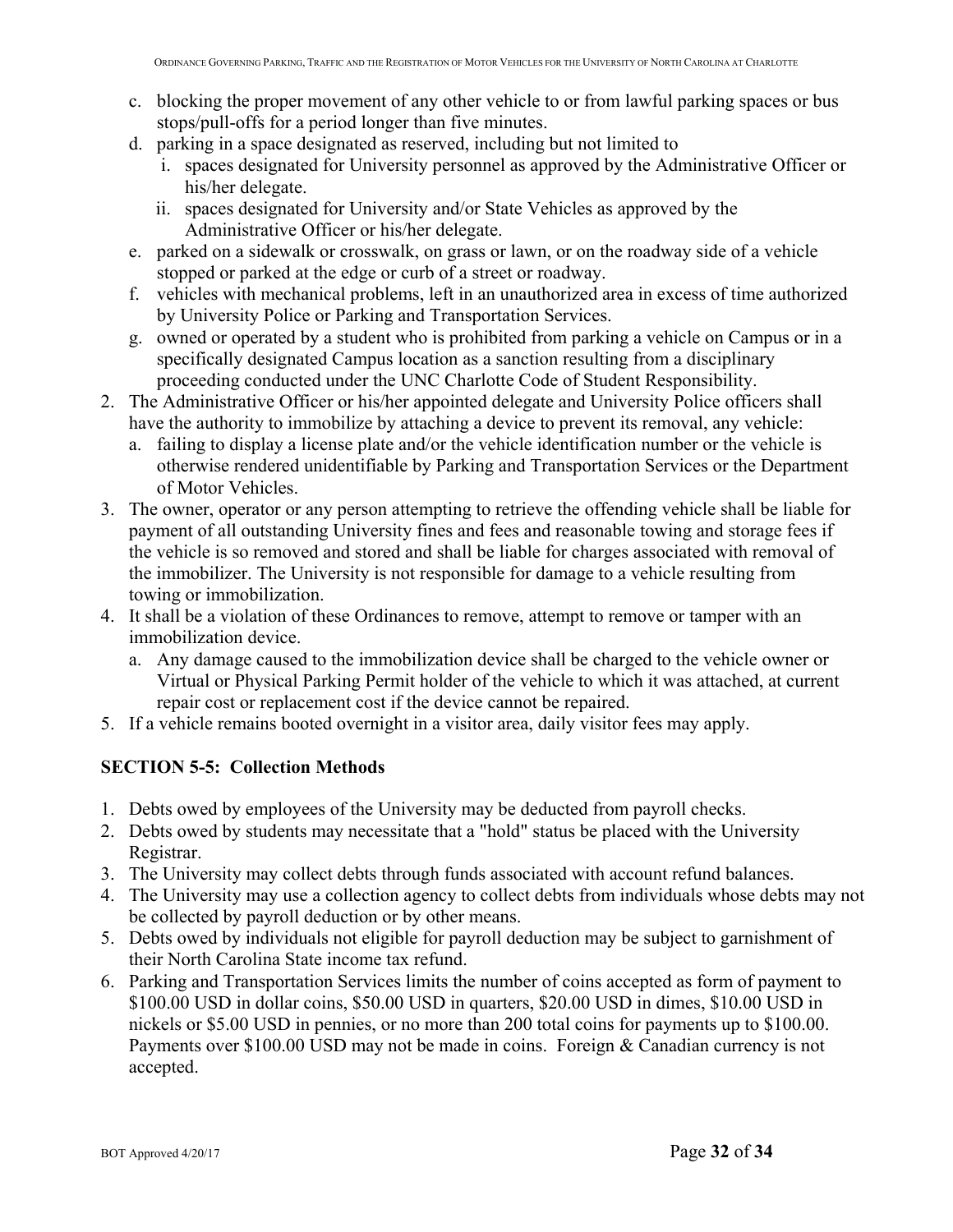## **SECTION 5-6: Civil Suits for Recovery of Penalties**

1. When the Chancellor determines that civil penalties validly imposed for violation of these Ordinances cannot or will not be collected through normal administrative procedures, he/she may request the Attorney General of North Carolina to bring a civil action against the offender in the name of the State for the recovery of the penalties.

## **SECTION 5-7: Habitual Offender/Repeated Offenses**

- 1. The Chancellor may provide for appropriate administrative sanctions for violations occurring on the Campus if an offender does not pay a valid penalty or commits repeated traffic or parking offenses. Appropriate administrative sanctions include, but are not limited to, revocation of the Virtual or Physical Parking Permit and termination or suspension of enrollment or employment.
- 2. The Administrative Officer or his/her appointed delegate shall have the authority to revoke the parking privilege of a Habitual Offender for the remainder of the Academic Year in which the violations occurred.
	- a. As a result of loss of parking privileges, the Habitual Offender's Virtual or Physical Parking Permit shall be immediately terminated by Parking and Transportation Services with no refund.

## **ARTICLE VI APPEALS**

## **SECTION 6-1: Appeals**

- 1. Any person cited for a **parking** violation under these Ordinances for which a civil penalty is imposed or a vehicle is impounded or immobilized may appeal on-line or in writing using the standard appeal form available from Parking and Transportation Services within ten business days of the date of the citation to Parking and Transportation Services.
	- a. If the first level appeal is denied, the penalty for the first violation in an Academic Year, if paid within ten business days from date of appeal decision, will be discounted fifty percent (50%), with the exception of the penalties as defined in Section 5-3(1)of these Ordinances.
	- b. If the first level appeal is denied, it may be further appealed as a second level appeal, to the Director of Parking and Transportation Services or his/her designee, within ten business days from the date of the denial at the first level appeal.
	- c. Further appeal may be made to the Associate Vice Chancellor of Business Services, within ten business days from the date of the denial at the second level appeal.
	- d. The Associate Vice Chancellor of Business Services' decision shall be the final recourse.
- 2. Any person cited for a **traffic** violation under these Ordinances for which a civil penalty is imposed may appeal in writing within ten business days of the date of the citation to the Office of Parking and Transportation Services.
	- a. The Chief/Director of Police and Public Safety shall serve as the Hearing Officer for traffic violations, and may consider the written appeal or conduct a hearing. The Chief/Director of Police and Public Safety's decision shall be the final recourse.
- 3. Failure to meet the ten business day appeal period requirement shall result in a forfeiture of all appeal privileges.